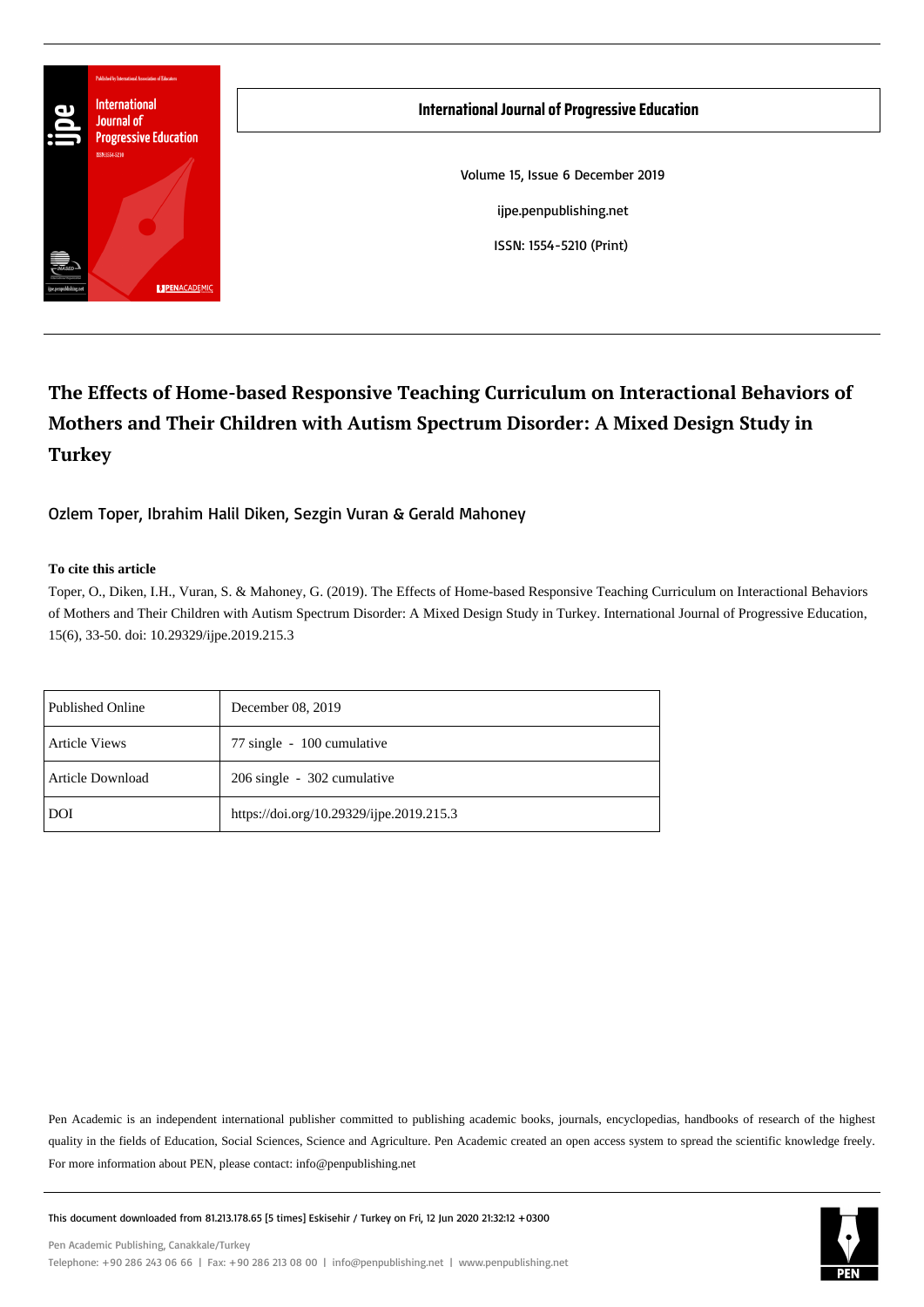## **The Effects of Home-based Responsive Teaching Curriculum on Interactional Behaviors of Mothers and Their Children with Autism Spectrum Disorder: A Mixed Design Study in Turkey**

**Özlem Toper <sup>i</sup>** Uludag University

**İbrahim Halil Diken ii** Anadolu University

**Sezgin Vuran iii** Anadolu University

**Gerald Mahoney iiii** Case Western Reserve University

## **Abstract**

The effectiveness of Responsive Teaching (RT) Early Intervention Program which is one of the relationship-focused interventions (RFI) on five children diagnosed with autism spectrum disorder (ASD) and their mothers was studied. The study was conducted in "Mixed Research Design" in which both quantitative and qualitative data were collected. Quantitative data of the study were collected through single group pretest-posttest model and qualitative data were collected from field notes, diaries, video analyses and interviews. Findings gathered from pretest and posttest quantitative results revealed that the RT program was effective on interactive behaviors of five children with ASD and their mothers. Qualitative results supported the quantitative findings and revealed that mothers stated they became more sensitive and responsive to their children behaviors by using RT strategies.

**Keywords:** Relationship-focused interventions, Responsive teaching, Autism spectrum disorder, Mixed design.

**DOI:** 10.29329/ijpe.2019.215.3

 $-$ 

**Correspondence:** ibrahimhalildiken@gmail.com

<sup>i</sup> **Özlem Toper,** Assist. Prof. Dr., Special Education, Bursa Uludag University

ii **İbrahim Halil Diken,** Prof. Dr., Research Institute for Individuals With Disabilities, Anadolu Unıversıty, ORCID: 0000-0002-5761-2900

iii **Sezgin Vuran,** Prof. Dr., Department of Special Education,, Anadolu University

iiii Gerald Mahoney, Prof. Dr., Joseph and Morton Mandel School of Applied Social Sciences, Case Western Reserve University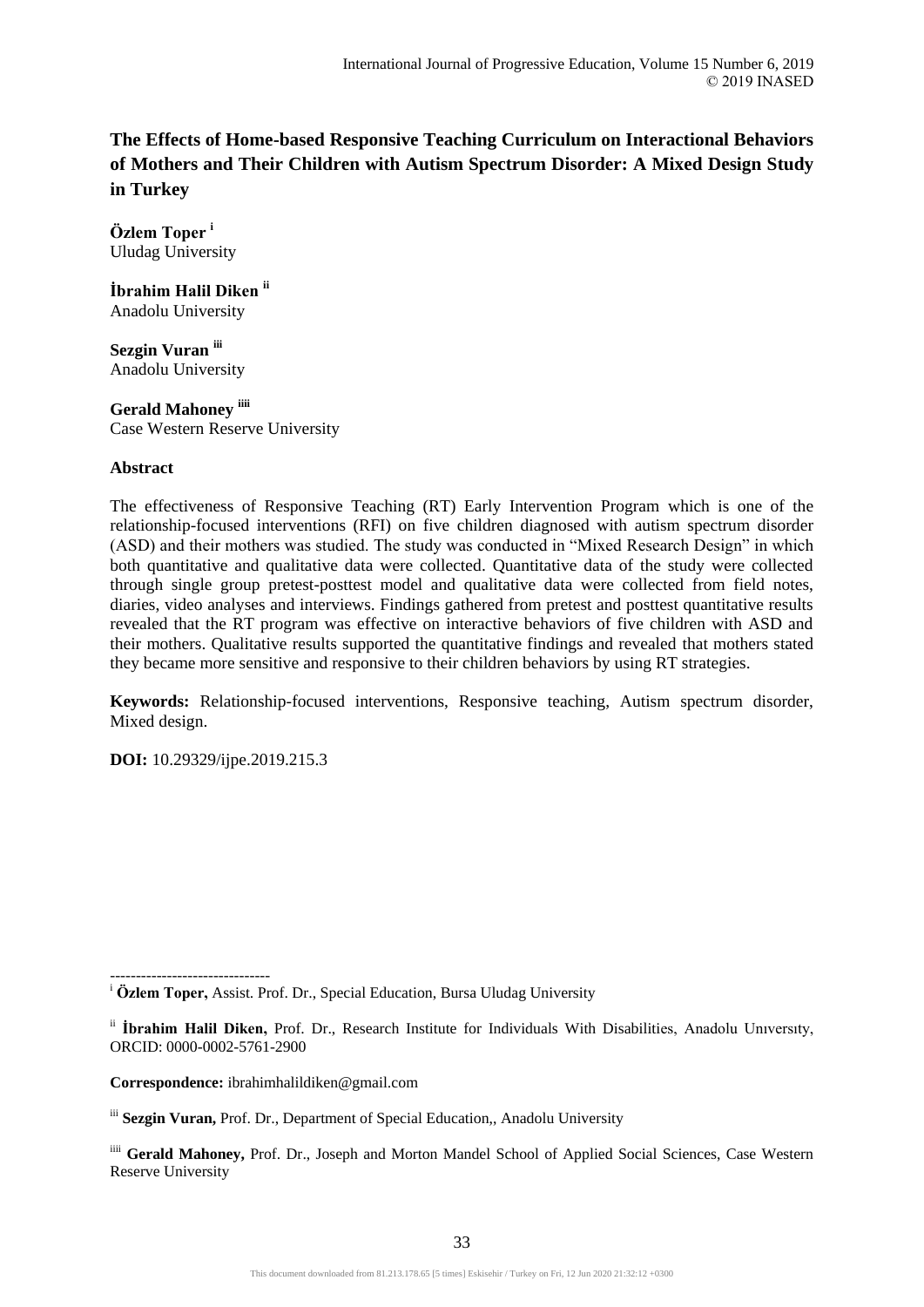## **INTRODUCTION**

Social and interactional deficits are one of the diagnoses criteria of Autism Spectrum Disorder (ASD) (DSM-V, 2013) and this limitation of social and interactional behaviors effect parent-child interaction especially in early childhood years (Diken, 2009). Studies that have been conducted on parent-child interaction for years have showed that interaction types of parents had significant effects on cognitive, communicative and socio-emotional developmental areas of their children in early childhood (Cunningham, Reuler, Blackwell and Deck; 1981; Gutstein, Burgess and Montfort, 2007; Kim, Mahoney and Perales, 2003; Mahoney, Boyce, Fewell, Spiker and Wheeden, 1998; 2005; Mahoney, 2004; Youn-Kong and Carta, 2011). Even some other studies revealed that this effect was particularly related to responsive behaviors of families (Mahoney and Perales, 2003; Kim and Mahoney, 2004). The term "being responsive" usually refers to parents' suitable and sensitive behaviors regarding developmental level of their children, and their decreasing adult-oriented speeches and instructions (Trivette, 2003; Young-Kong and Carta, 2011). On the other hand, studies showed that when parent-child interaction behaviors were compared between typical developmental children and children with developmental disabilities including ASD, the parents who have children with developmental disabilities are more directive and less responsive to their kids in Turkey (Ceyhun, Özdemir, Töret and Özkubat, 2015; Diken, 2012; Diken and Mahoney, 2013).

The implementations that aim to teach responsive interaction strategies to parents to turn them into responsive individuals to their children are called Relationship Focused Implementations (RFI) (Mahoney *et.al.*, 1998; Mahoney and Perales, 2003). Examining RFI literature, there exist more than 100 defined responsive strategies under various programs and names, and through these strategies, the parents of the children who were affected by disability were aimed to become more responsive towards their children which would contribute to the development of their children (Mahoney, 2009; Young-Kong and Carta, 2011).

One of the RFIs that is used in responsive interaction strategies in parent-child interaction is Relation-Based Intervention Curriculum called Responsive Teaching (RT). RT is a program that particularly aims at supporting development of children aged between 0-6 who was affected by disabilities; teaching responsive interaction strategies to parents or primary caretakers to make them more responsive towards their children during their daily routines; and contributing to children's developments by this way. RT curriculum is developed by Prof. Gerald Mahoney and Prof. James MacDonald in 2007and RT includes 66 responsive interaction strategies. The program consists of provide one or two of these strategies to care-giver in one-to-one format at home or school environment in a session at least six months period.

Research conducted on RT showed that the program provided significant differences in interaction behaviors of children diagnosed with ASD, Down syndrome and developmental disorders and their parents; the children participated in this program showed progress in cognitive, communicative and socio-emotional developmental areas; and these progresses were related to high amount of responsive interaction behaviors of parents in United States of America, Korea and Turkey (Karaaslan, Diken and Mahoney, 2011; 2013; Karaaslan and Mahoney, 2013; Kim and Mahoney, 2004; 2005; Mahoney and Perales, 2003; 2005).

The importance of parent-child interaction, the limitations on interactional behaviors in parents who have children with ASD and the positive effect of precious studied including interactional strategies shows us that it is important to support parents if they have problems in interactional behaviors between their kids and it is possible to improve children's interactional behaviors and developmental behaviors by supporting parent's interaction behaviors.

Thus, the study primarily aimed to find out how RT affected interaction behaviors of the children diagnosed with ASD and their mothers and to show how the engagement of children changes over the course of a brief relationship focused intervention by assessing quantitative data analyses methods as previous studies. On the other hand, although there are findings related to the effectiveness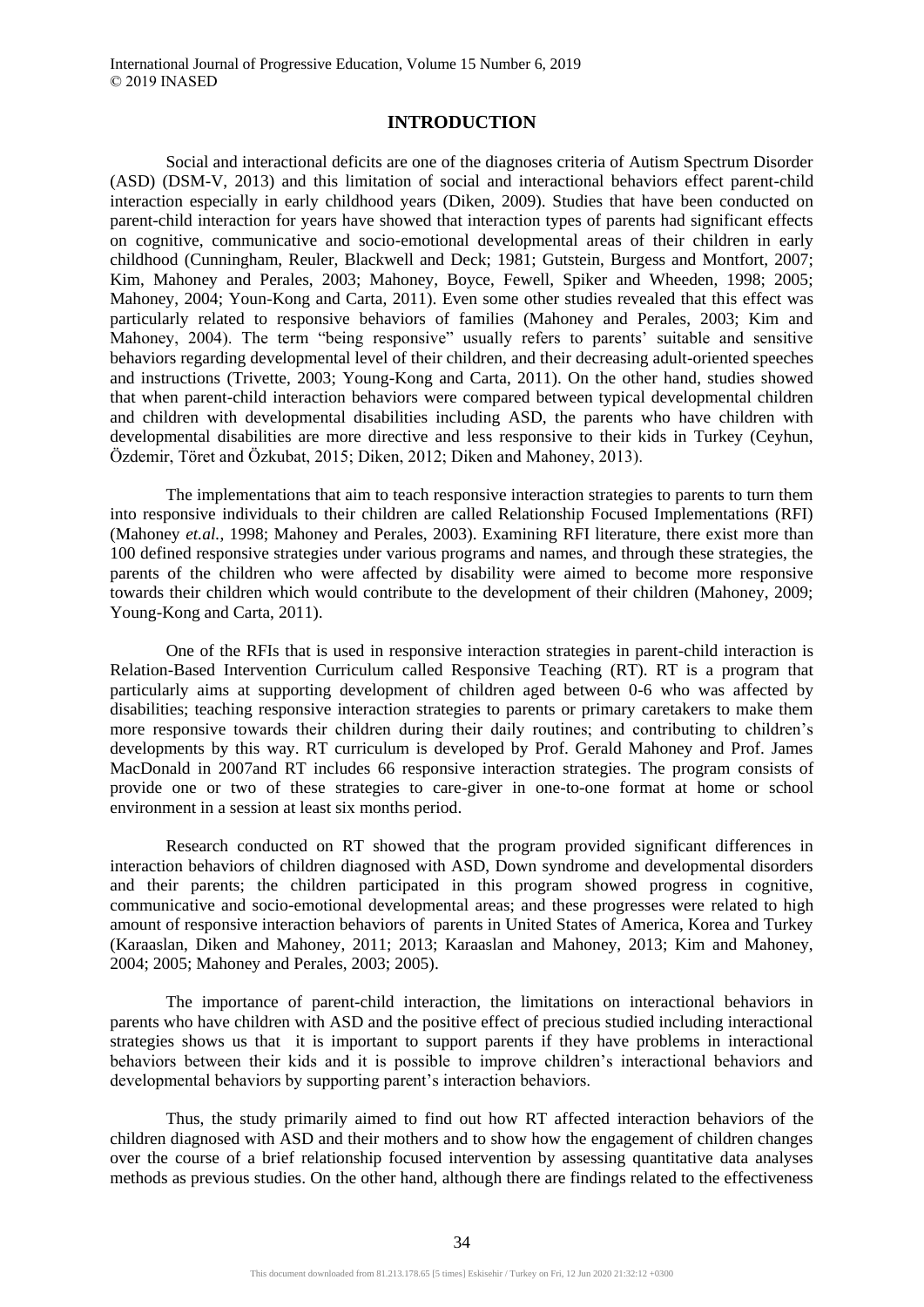of RT in literature, limited information about the strategies and procedures on RFIs is reported to exist. Deriving from these needs, the study secondarily aimed to describe mothers' and implementer's perceptions of their implementing responsive interaction strategies by using qualitative data analysis methods. Around that purpose the study questions are: (1) How are RT effect the interaction behaviors of mothers who have children with ASD, (2) How are RT effect the interaction behaviors of children with ASD (3) Is there any relationship between mothers and children interaction behaviors, (4) Is there any relationship between mothers' interaction behaviors and children's developmental progress (5) Which strategies are commonly used by mothers (6) Which strategies are commonly found difficult to use by mothers and (7) How the RT intervention effect other family members? Findings received from this study are considered to provide a support for scientific justification of the RT; moreover, providing a better comprehension of strategies that are used, the qualitative data gathered from the study are regarded to contribute to the further implementations and research.

#### **METHOD**

#### **Participants**

We looked for some prerequisite features in participants before started the study. First the participants should had diagnosed with ASD, second, they should had been in under 6 years old, and third children and their mothers should need support on parent-child interaction. Finally, after preassessment process, five children aged between 34 and 45 months diagnosed with ASD and their mothers who were their primary care takers and had not joined any mother-child interaction program before participated study. During the study, all the participant children were undergoing individual and group education at a private special education and rehabilitation center, and two of them were nursery school students at the same time. We evaluated Autism levels of the children through Gilliam Autism Rating Scale-2-Turkish Version (GARS-2-TV; Diken, Ardıç and Diken, 2011), and developmental levels through Gazi Early Childhood Evaluation Tool- GECET (Temel, Ersoy, Avcı and Turla, 2005) prior to the study. Demographic characteristics of child participants and their autism and developmental levels are shown in Table 1. A special education teacher implemented sessions who had RT implementation certificate from Prof. İbrahim H. Diken who is the authorized person on RT in Turkey. Implementer was a PhD student at Special Education Program at the same time. She had ten years' experience working children with ASD and conducted one pilot study on RT with three participants and their mothers in a group format in one month before started to main study.

|                                                                          | CP <sub>1</sub>                                  | CP <sub>2</sub>             | CP <sub>3</sub>                                     | CP <sub>4</sub>                                     | CP <sub>5</sub>             |
|--------------------------------------------------------------------------|--------------------------------------------------|-----------------------------|-----------------------------------------------------|-----------------------------------------------------|-----------------------------|
| Calendar Age                                                             | 42.5 months                                      | 36 months                   | 34 months                                           | 45 months                                           | 36 months                   |
| Psychomotor<br>Development                                               | $16-18$ months                                   | $22-24$ months              | $22-24$ months                                      | $22-24$ months                                      | $22-24$ months              |
| Cognitive<br>Development                                                 | 12 months                                        | $16-18$ months              | $13-15$ months                                      | $13-15$ months                                      | $16-18$ months              |
| Language<br>Development                                                  | 7 months                                         | 12 months                   | 11 months                                           | 11 months                                           | 12 months                   |
| Socio-Emotional<br>Development                                           | 10 months                                        | $19-21$ months              | $19-21$ months                                      | $19-21$ months                                      | $19-21$ months              |
| <b>Autistic Disorder</b><br>Index (GARS-2-TV)                            | 97                                               | 77                          | 110                                                 | 90                                                  | 70                          |
| Probability of<br><b>Autistic Disorder</b><br>Incidence<br>$(GARS-2-TV)$ | Considerably High<br>probability of<br>Incidence | Probability<br>of Incidence | Considerably<br>High<br>probability<br>of Incidence | Considerably<br>High<br>probability<br>of Incidence | Probability<br>of Incidence |

| Table 1 Ages and Autism and Developmental Levels of Child Participants |
|------------------------------------------------------------------------|
|------------------------------------------------------------------------|

CP: Child Participant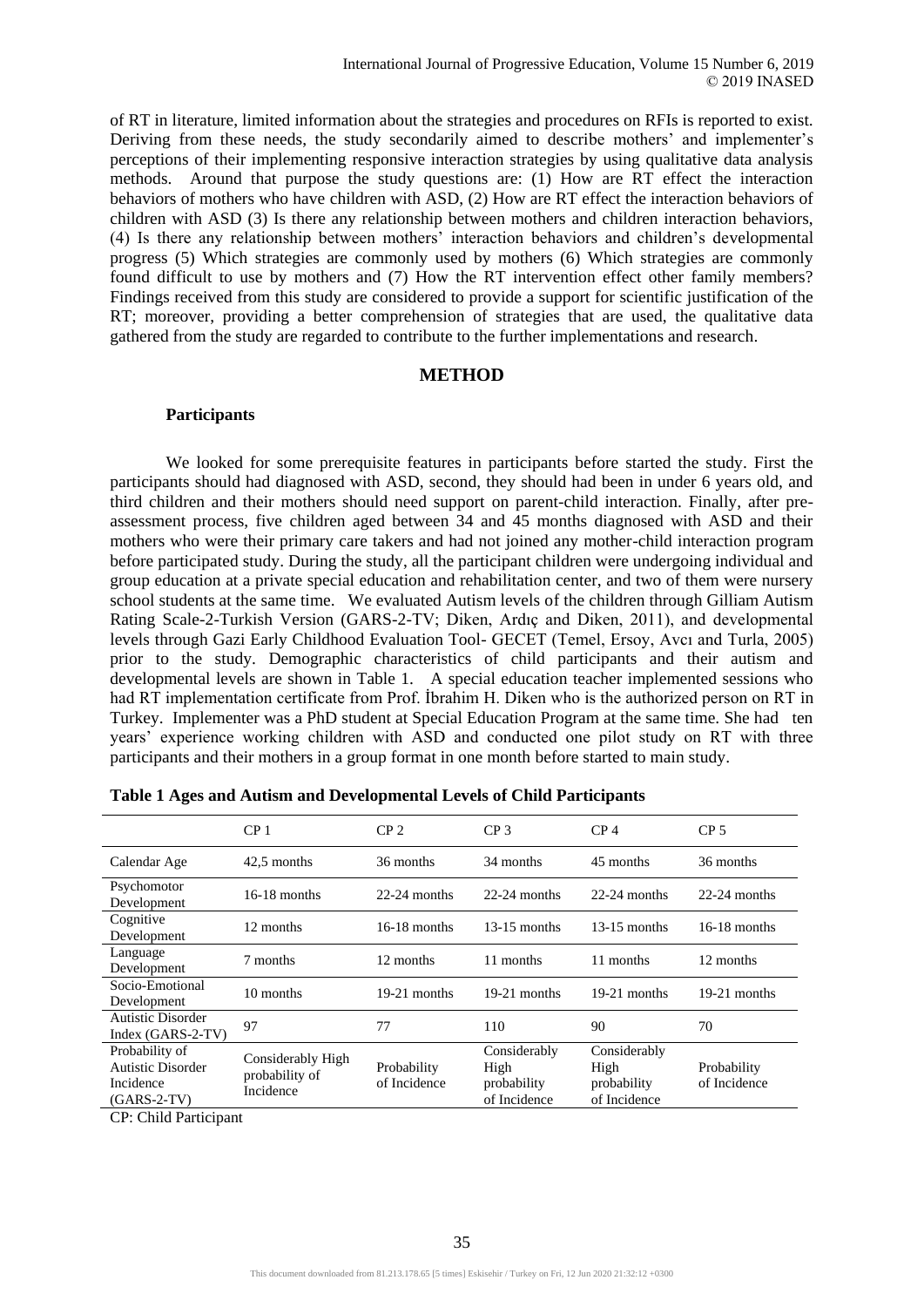#### **Research Design**

We designed the study with Convergent Parallel Design which is one types of Mixed Research Designs that allows using both quantitative and qualitative data collection methods (Creswell and Plano Clark, 2011). We collected quantitative data of the study through single group pretest –posttest model to examine mother-child interaction, and qualitative data through video analysis, field notes, diaries and interviews.

#### **Procedures**

We conducted implementation sessions individually with each mother-child dyad at their own homes one day a week. Each session lasted on an average of one and a half hour. We used The RT guide Turkish Version during intervention sessions. During the sessions, as suggested in manual of the RT, we used a four-step training procedure. First, researcher explained the targeted strategy and talked on discussion points related pivotal behavior. Secondly, the researcher interacted with the child and used the strategies with the child and at same time commented to mother while mother was observing. Next, mother implemented observed and explained strategies with her child by comments of researcher when needed. The last step was homework step in which researcher talked to mothers on how to transfer strategies focused on the session to daily routines. We planned to transfer two or three strategies for each session, and these strategies were identified in accordance with needs of mothers and their children. Intervention sessions lasted on an average of 10 weeks with each mother-child dyad.

#### **Data Collection**

**Collection of Quantitative Data**. We collected data related to interaction behaviors of mother and child participants who were the first dependent variables of the study through pretest and posttest method. In accordance with this aim, we used Maternal Behavior Rating Scale-Turkish Version (MBRS-TV; Diken, Topbaş and Diken 2009) to evaluate interaction behaviors of mothers, and Child Behavior Rating Scale-Turkish Version (CBRS-TV; Diken, Topbaş and Diken 2009) to evaluate behaviors of child participants.

MBRS-TV consists of three subscales which are "Being Sensitive-Responsive", "Being Affective Expressive", and "Being Achievement-Focused and Directive". These three subscales consist of 12 items that rate parent behaviors. These items are "being sensitive, being responsive, being effective and being creative" under the title of "Being Sensitive-Responsive" subscale; "acceptance, enjoyment, expressiveness, warmth, praise" under the title of "Being Affective Expressive" subscale; and "being achievement oriented, being directive and interaction pace" under the title of "Being Achievement focused and Directive" subscale. Each item is rated with a score between 1 and 5. The aim in the implementation was to increase scores of mothers to (5) for "Being Sensitive-Responsive" and "Being Affective Expressive" subscales whereas to decrease their scores to (3) for "Being Achievement focused and Directive" subscale (Diken, Topbaş and Diken 2009).

CBRS-TV consists of two subscales under the titles of "Attention" and "Initiation". Totally there are seven items rating interactive behaviors of children in these two subscales. "Attention, persistence, interest, and cooperation" are listed under the title of "Attention" and "initiation, joint attention, and affect" were under "Initiation". Each item is rated between 1 and 5. The aim in the implementation was to increase the score of the child to (5) for all behaviors (Diken, Topbaş and Diken 2009). We made pre-post evaluations for both scales by recording and observing behaviors of mother and child dyads during free play times that lasted approximately 10 minutes.

**Collection of Qualitative Data**. We used video analyses, field notes, diaries and interviews to collect qualitative data of the study. The implementer observed the interaction between each motherchild dyad prior to each implementation session for five minutes once in two weeks, and then analyzed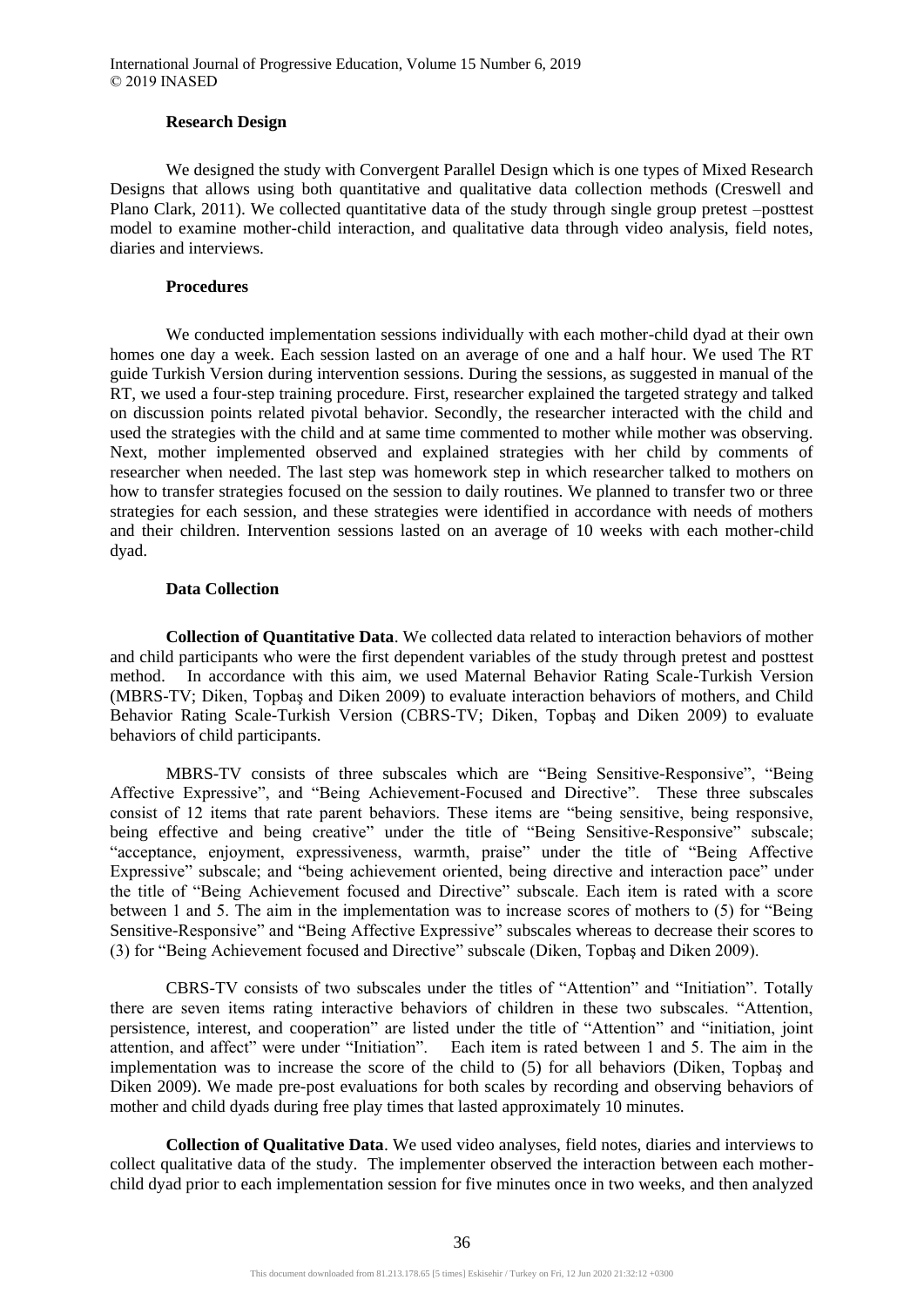mother-child interactions in this process. In addition, the implementer kept diaries and took field notes after each implementation session and kept the record of her own observations including her own ideas about for each implementation session and recorded the situations that were done or told by mothers through a voice recorder as field notes. We conducted semi-structured interviews with each mother and implementer interviewed with each mother at the end of the 10 weeks intervention in face to face. We prepared the interview questions with a second expert on qualitative research methods. Additionally, different questions were added belong to conversation.

#### **Data Analysis**

**Analysis of Quantitative Data.** We used Wilcoxon Signed Ranks Test to analyze the quantitative data gathered from pretest and posttests because of the numbers of our participants (n:  $\langle 7 \rangle$ ) via SPSS software program. As a limitation for group empirical studies when use statistical analysis methods, we can just have the average performances of participants on effectiveness of independent variable and not being able to reflect individual performance of each participants. In order to suppress this limitation, we also showed raw data on interaction behaviors of mothers and children gathered from pretest and posttests with graphical analysis by using column charts.

**Analysis of Qualitative Data**. We itemized in a word document, all video records, field notes, diaries and interviews during the analysis of the qualitative data. We categorized some specific themes for each situation after the itemization. We started the analyses with video analyses and identified the themes "interactive behaviors of mothers", "interactive behaviors of children", "relationship between mother-child interaction behaviors", "developmental behaviors of children", "strategies that are used by mothers" and "other family members" from these analyses. Then, we divided each one of these themes into subthemes, and the data gathered from field notes, diaries and interviews were analyzed and reported under these themes.

#### **Reliability**

**Inter-observer Reliability**. A second special education teacher who had the RT implementation certificate and had also certificates for the scales that were used collected interobserver reliability data related to quantitative data. We collected data for all pretest and posttest sessions, and we calculated inter-observer reliability by using the formula of "Agreement/Agreement + Disagreement 100". Inter-observer reliability average of mother participants was calculated as 85, 6% for pretest scores, and 94, 16% for posttest scores. As for child participants, their inter-observer reliability average was calculated as 81,42% for pretest scores, and 95% for posttest scores.

We used short confirmations and expert examinations provide reliability for qualitative data. With regards to this aim, a second expert on qualitative research methods joined the study as confirmation expert. During this process, the implementer e-mailed all document about themes and subthemes with the written reports of the interview. The implementer also gave verbal information via phone call to second expert. The second expert compared the results of the analysis and original copies, and confirmed the analysis.

**Implementation Reliability.** In order to evaluate whether independent variable was implemented as it was planned or not, we collected implementation reliability data from 30% of implementation sessions that were identified randomly. Second observer watched videos used RT implementation reliability form to collect implementation reliability data, and it was calculated by multiplying "partially" columns which RT guide required with 2 and "yes" columns with three. Following the calculations projected by RT program guide, we observed implementation reliability of the followed sessions at least 60 and above and reliability percentage was calculated as 95 %.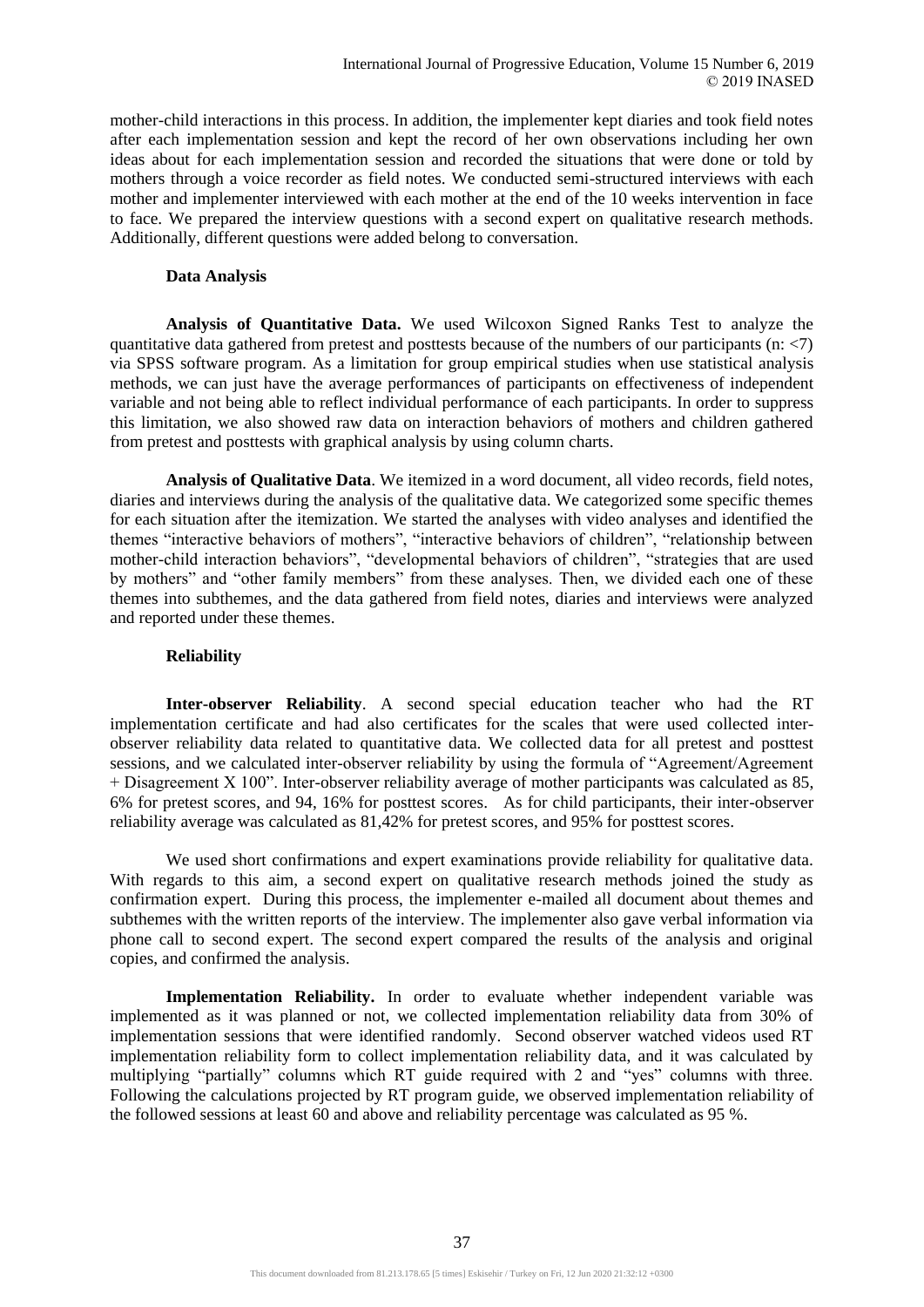## **RESULTS**

#### **Quantitative Results related to Interactive Behaviors of Mothers**

Findings related to pretest and posttest results of MBRS-TV subscales, "Being Sensitive-Responsive", "Being Affective Expressive", and "Being Achievement focused and Directive" are shown in Table2, Table 3 and Table 4. Wilcoxon Signed Ranks Test results showed that there was a significant difference between pretest and posttest scores of "Being Sensitive-Responsive" with large effect size (Cohen's d=0,9) and "Being Affective Expressive" with large effect size (Cohen's d=0,9) subscales; however, there was not any significant difference between pretest and posttest scores of "Being Achievement focused and Directive" subscale.

Pretest and Posttest raw scores of MBRS-TV subscales and items in each subscale are shown in Table 5. Examining raw pretest and posttest scores of MBRS-TV, it was seen that five mothers had desired increase in terms of "Being Sensitive-Responsive" and "Being Affective Expressive" subscales. As for "Being Achievement focused and Directive" subscale, three of the mothers were above the desired level whereas two of them were below. On the other hand, posttest results revealed that four of the mothers reached desired level and two had scores which were close to desired level.

#### **Table 2 Wilcoxon Signed Ranks Test results of MBRS-TV "Sensitive/Responsiveness" Subscale**

| Pre Test-Post Test | Mean Rank | Sum of Ranks |           |      |  |
|--------------------|-----------|--------------|-----------|------|--|
| Negative Ranks     | .00       |              | $-2,032*$ | .042 |  |
| Positive Ranks     | 3,00      |              |           |      |  |
| <b>Ties</b>        |           |              |           |      |  |

\*Based on negative ranks,  $(z=2,032, p<.05)$ .

#### **Table 3 Wilcoxon Signed Ranks Test results of MBRS-TV "Being Affective Expressive" subscale**

| Pre Test-Post Test    | Mean Rank | Sum of Ranks |          |      |
|-----------------------|-----------|--------------|----------|------|
| Negative Ranks        | 00        |              | $2.023*$ | .043 |
| <b>Positive Ranks</b> | 3.00      | 15.00        |          |      |
| <b>Ties</b>           |           |              |          |      |

\* Based on negative ranks,  $(z=2,2023, p < .05)$ 

#### **Table 4 Wilcoxon Signed Ranks Test results of MBRS-TV "Being Achievement-Focused and**

#### **Directive" subscale**

| Pre Test-Post Test    | Mean Rank       | Sum of Ranks |      |      |  |
|-----------------------|-----------------|--------------|------|------|--|
| <b>Negative Ranks</b> | 4.00            | 8.00         | 1つワ* | .891 |  |
| <b>Positive Ranks</b> | n 22<br>ل ل د ک | 7.00         |      |      |  |
| <b>править</b>        |                 |              |      |      |  |

Ties

\* Based on positive ranks,  $(z=137, p > .05)$ .

#### **Table 5 Mother Participants' Pre and Posttest Raw Scores of MBRS-TV Scale**

| <b>MBRS-TV</b>                        | Mother 1 |      | Mother 2 |     | Mother 3 |      | Mother 4 |     | Mother 5 |     |
|---------------------------------------|----------|------|----------|-----|----------|------|----------|-----|----------|-----|
| SENSITIVITY/<br><b>RESPONSIVENESS</b> | PrT      | PsT  | PrT      | PsT | PrT      | PsT  | PrT      | PsT | PrT      | PsT |
| Sensitivity                           |          | 4    |          |     | ◠        |      |          |     |          |     |
| Responsivity                          |          | 4    |          |     |          |      |          |     |          |     |
| Effectiveness                         |          |      |          |     | ◠        |      | ◠        |     |          |     |
| Inventiveness                         |          | 4    |          |     |          |      | ◠        |     | ∍        |     |
| <b>Scale Score</b>                    | 1,75     | 3.75 | 1.25     | 4.5 | 1.75     | 4.75 | 2.5      | 4.5 | 2.5      |     |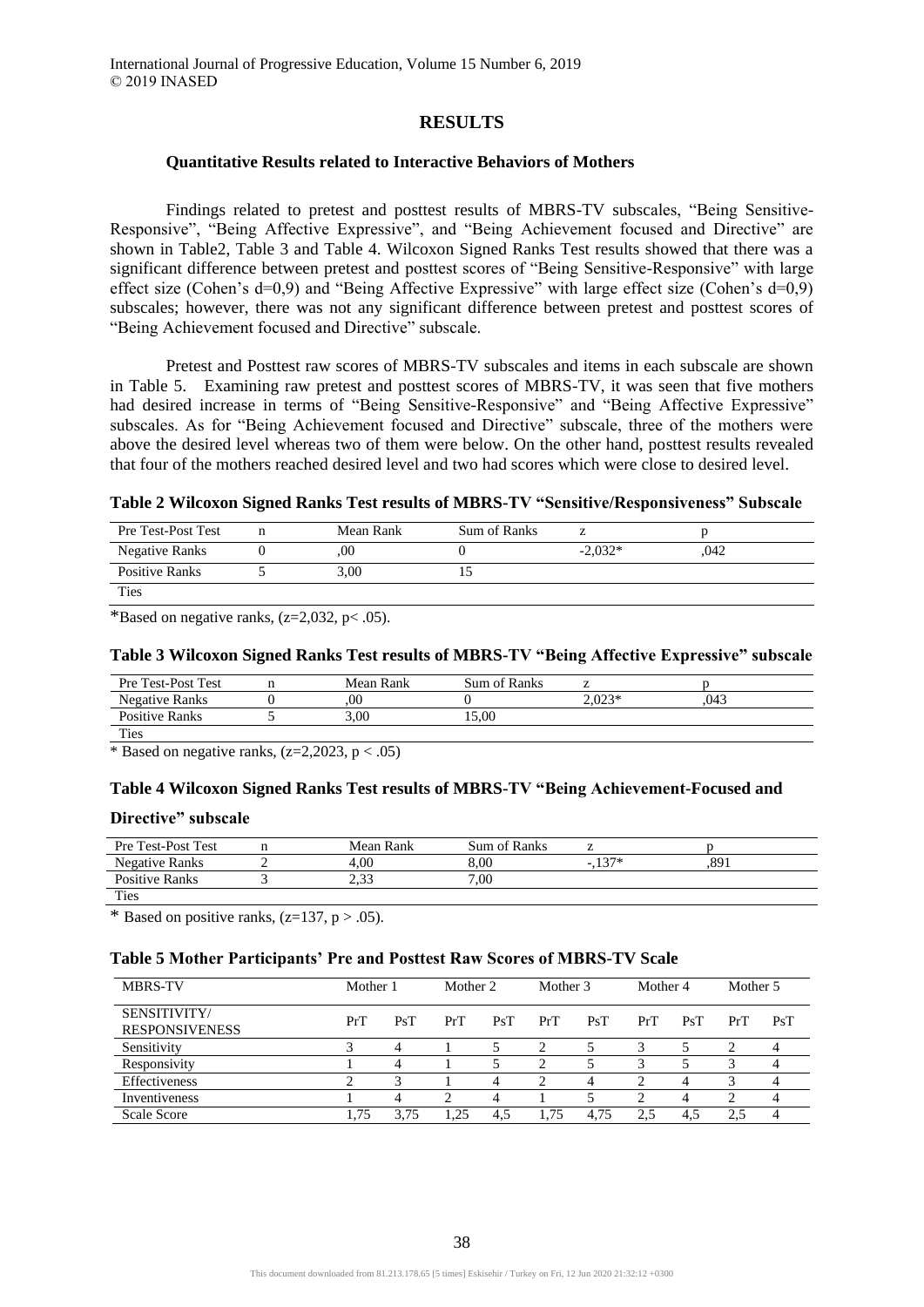| <b>AFFECT</b>        | PrT            | PsT | PrT            | PsT           | PrT            | PsT  | PrT                         | PsT | PrT            | PsT |
|----------------------|----------------|-----|----------------|---------------|----------------|------|-----------------------------|-----|----------------|-----|
| Acceptance           | 3              | 5   | 2              | 5             | 3              | 5    | 3                           | 5   | 3              | 5   |
| Enjoyment            | 3              | 5   | $\mathfrak{D}$ | 5             | 3              | 5    | 3                           |     | 4              |     |
| Praise               | 3              | 4   |                | 5             | 3              | 5    | 3                           | 5   | 4              |     |
| Warmth               | ↑              | 4   |                |               | $\overline{c}$ | 5    | っ                           | 4   | 3              |     |
| Expressiveness       | 3              | 4   | $\overline{c}$ | 4             | 3              | 5    | 2                           | 4   | 4              |     |
| <b>Scale Score</b>   | 2,8            | 4,4 | 1,6            | 4,8           | 2,8            | 5    | 2,6                         | 4,6 | 3.6            |     |
| <b>ACHIEVEMENT</b>   |                |     |                |               |                |      |                             |     |                |     |
| <b>ORIENTATION</b>   | PrT            | PsT | PrT            | PsT           | PrT            | PsT  | PrT                         | PsT | PrT            | PsT |
| <b>DIRECTIVENESS</b> |                |     |                |               |                |      |                             |     |                |     |
| Achievement          | 2              | 3   | 5              | 3             | 2              | 3    | $\mathcal{D}_{\mathcal{L}}$ | 3   | $\overline{4}$ | 3   |
| Directiveness        | $\overline{c}$ | 3   | 5              | $\mathcal{F}$ | 4              | 3    | $\overline{c}$              | 3   | 4              | 3   |
| Pace                 | $\overline{c}$ | 3   | 4              | 3             | $\overline{c}$ | 4    | $\overline{c}$              | 3   | 4              | 3   |
| Sacel Score          | 2              | 3   | 4,66           | 3             | 2,66           | 3,33 | $\overline{c}$              | 3   | 4              | 3   |

MBRS-TV: Maternal Behavior Rating Scale-Turkish Version, PrT: Pre Test ; PsT: Post Test

#### **Quantitative Results Related to Interactive Behaviors of Children**

Findings related to the analysis of pretest and posttest results of CBRS-TV subscales, "Attention" and "Initiation", and overall scale mean scores of CBRS-TV are shown in Table 6, Table 7 and Table 8.

| Table 6 Wilcoxon Signed Ranks Test results of CBRS-TV "Attention" subscale |  |  |  |  |  |
|----------------------------------------------------------------------------|--|--|--|--|--|
|----------------------------------------------------------------------------|--|--|--|--|--|

| Pre Test-Post Test | Mean Rank | Sum of Ranks |          |      |  |
|--------------------|-----------|--------------|----------|------|--|
| Negative Ranks     | .00       |              | $2.032*$ | .042 |  |
| Positive Ranks     | 3.00      | 15.00        |          |      |  |
| <b>Ties</b>        |           |              |          |      |  |

\* Based on negative ranks,  $(z=2,032, p < .05)$ .

## **Table 7 Wilcoxon Signed Ranks Test results of CBRS-TV "Initiation" subscale**

| Pre Test-Post Test | Mean Rank | Sum of Ranks |          |      |  |
|--------------------|-----------|--------------|----------|------|--|
| Negative Ranks     | 00        |              | $2.060*$ | ,039 |  |
| Positive Ranks     | 3.00      | 15,00        |          |      |  |
| Ties               |           |              |          |      |  |

\* Based on negative ranks,  $(z=2,060, p < .05)$ .

#### **Table 8 Wilcoxon Signed Ranks Test results of Total CBRS-TV scores**

| PreTest-Post Test     | Mean Rank | Sum of Ranks |          |      |  |
|-----------------------|-----------|--------------|----------|------|--|
| <b>Negative Ranks</b> | 00        | 00           | $2.023*$ | .043 |  |
| Positive Ranks        | 3.00      | 15.00        |          |      |  |
| <b>Ties</b>           |           |              |          |      |  |

\* Based on negative ranks,  $(z=2.023, p < .05)$ .

Wilcoxon Signed Ranks Test results revealed that there was significant difference between pretest and posttest scores of "Attention" and "Initiation" subscales and overall score of the scale. Large effect sizes (Cohen's d=0,9) were found for subscales and over score of the scale.

As to Pretest and Posttest raw scores of CBRS-TV subscales and items in each subscale (Table 9), the results revealed that there was a desired increase in Attention and Initiation behaviors and overall mean scores.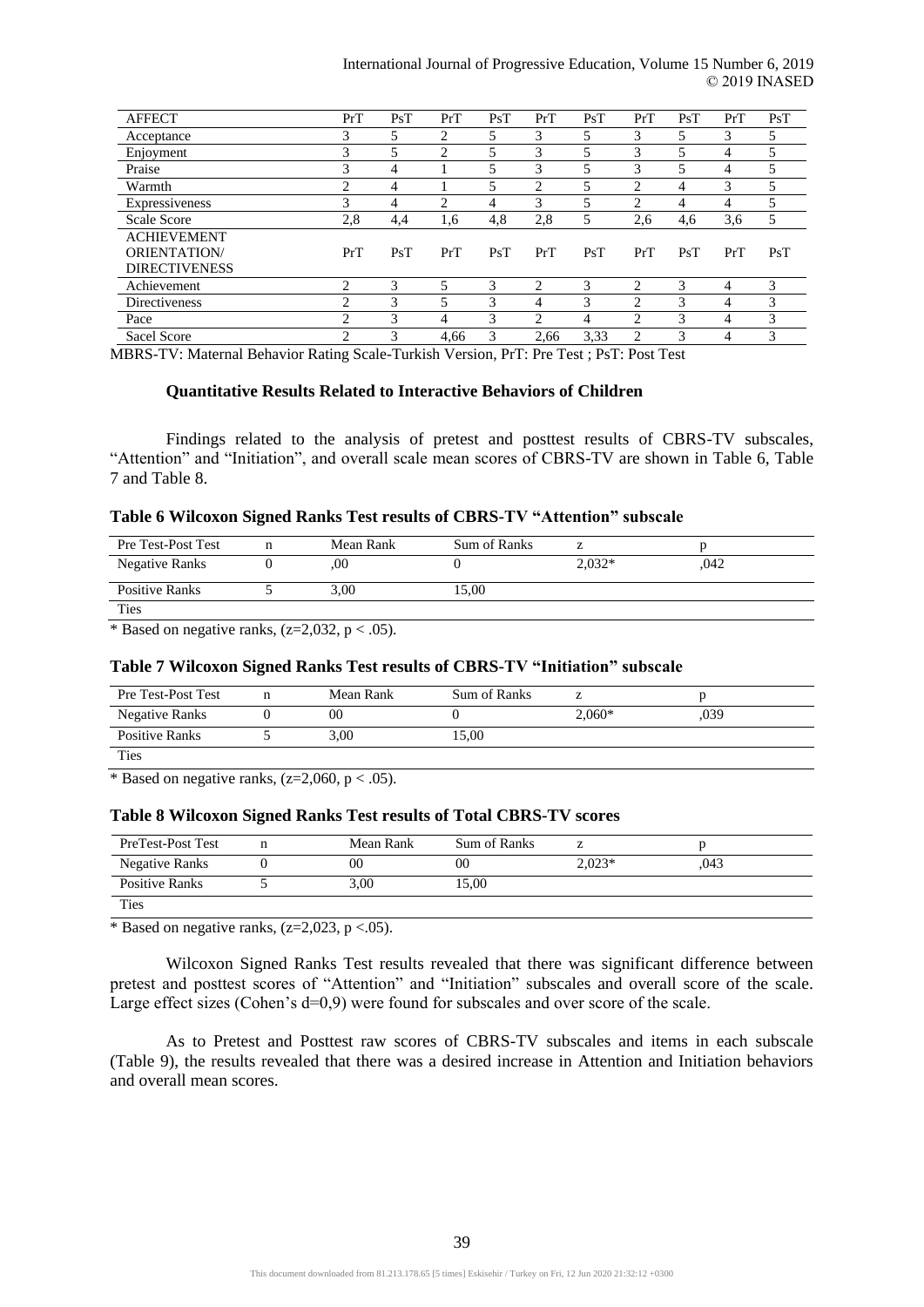| <b>CBRS-TV</b>                        | Child 1        |                                 | Child 2             |                | Child 3          |                | Child 4                                                |                | Child 5        |     |
|---------------------------------------|----------------|---------------------------------|---------------------|----------------|------------------|----------------|--------------------------------------------------------|----------------|----------------|-----|
| <b>ATTENTION</b>                      | PrT            | PsT                             | PrT                 | PsT            | PrT              | PsT            | PrT                                                    | PsT            | PrT            | PsT |
| Attention                             | $\overline{c}$ | 5                               | 3                   | 5              | 3                | 5              | 2                                                      | 4              | 4              | 5   |
| Persistance                           | $\overline{c}$ | 4                               | 3                   | 5              | $\overline{c}$   | 4              |                                                        | $\overline{4}$ | 3              | 5   |
| Interest                              | $\overline{c}$ | 4                               | 3                   | 5              | $\overline{c}$   | 4              |                                                        | 4              | 4              | 5   |
| Cooperation                           | 2              | $\overline{4}$                  | 3                   | 5              | 2                | 4              |                                                        | 3              | $\overline{4}$ | 5   |
| Scale Score                           | $\overline{c}$ | 4,25                            | 3                   | 5              | 2,25             | 4,25           | 1,25                                                   | 3,75           | 3,75           | 5   |
| <b>INITIATION</b>                     |                |                                 |                     |                |                  |                |                                                        |                |                |     |
| Initiation                            |                | 5                               | 4                   | $\overline{5}$ | 3                | 4              | 2                                                      | $\overline{4}$ | $\mathfrak{D}$ | 5   |
| Joint Attention                       | $\overline{c}$ | 4                               | 2                   | $\overline{5}$ | $\overline{c}$   | $\overline{5}$ | 2                                                      | 4              | 3              | 5   |
| Affect                                | $\overline{c}$ | $\overline{4}$                  | 4                   | 5              | 3                | 5              | 2                                                      | $\overline{4}$ | $\overline{4}$ | 5   |
| <b>Scale Score</b>                    | 1,66           | 4,33                            | 3.33                | 5              | 2,66             | 4,66           | 2                                                      | $\overline{4}$ | 3              | 5   |
| <b>Total Scale Scores</b><br>$\alpha$ | 1,85           | 4,28<br>$\sim$ $\sim$<br>$\sim$ | 3,14<br>$\sim$<br>. | 5              | 2,42<br><u>.</u> | 4,42<br>$\sim$ | 1,57<br><b><u><del>nn</del></u></b> <i>n</i><br>$\sim$ | 3,85           | 3,42           | 5   |

## **Table 9 Child Participants' Pre and Posttest Raw Scores of CBRS-TV**

CBRS-TV: Child Behavior Rating Scale-Turkish Version, PrT: Pre Test ; PsT: Post Test

## **Qualitative Results Related to Interaction Behaviors of Mothers**

We summarized common result for all mother interaction behaviors gathered from interviews, video analysis, field notes and diaries according to MBRS-TV. The common mother interaction behaviors were determined as "*Being Achievement-Focused and Directive*" before the intervention. By the intervention, mothers' interaction behaviors turned to less achievement-focused and directive. They started to act more *Sensitive-Responsive* and *Affective Expressive*.

In general, mothers stated about their interaction behaviors during interviews that they had all been constantly trying to teach something to their children; they had been director in the interaction; however, as a result of the implementation, they left being teacher and tried to set joyful communication with their children and started to follow games and interests of their children during their interactions. Some examples of mothers' expressions as below:

*"Before I had homework from my kid's school to do at home as matching skills but I couldn't do them cause of didn't know how I did. After intervention, I knew that it was important to play with my kid instead of trying to teach something" (Mother 1).*

*"Before the intervention I was very insistent to my son to play how he wanted but know I was sensitive my son's plays" (Mother 3).* 

Data gathered from video analysis results of first probe session, field notes and diaries of implementer showed that at the beginning of the implementation:

The mothers did not pay attention to be at the same height with the child and to set eye contact with their children during their interactions;

- Instead of following the interests of their children to toys, they tried to direct their children in accordance with their own preferences;

- They tried to have children play with toys obeying some rules instead of playing as they wanted;

They tried to interact with their children through constant questions and instructions; they either did not notice the sounds of their children and stayed nonreactive or did not value them;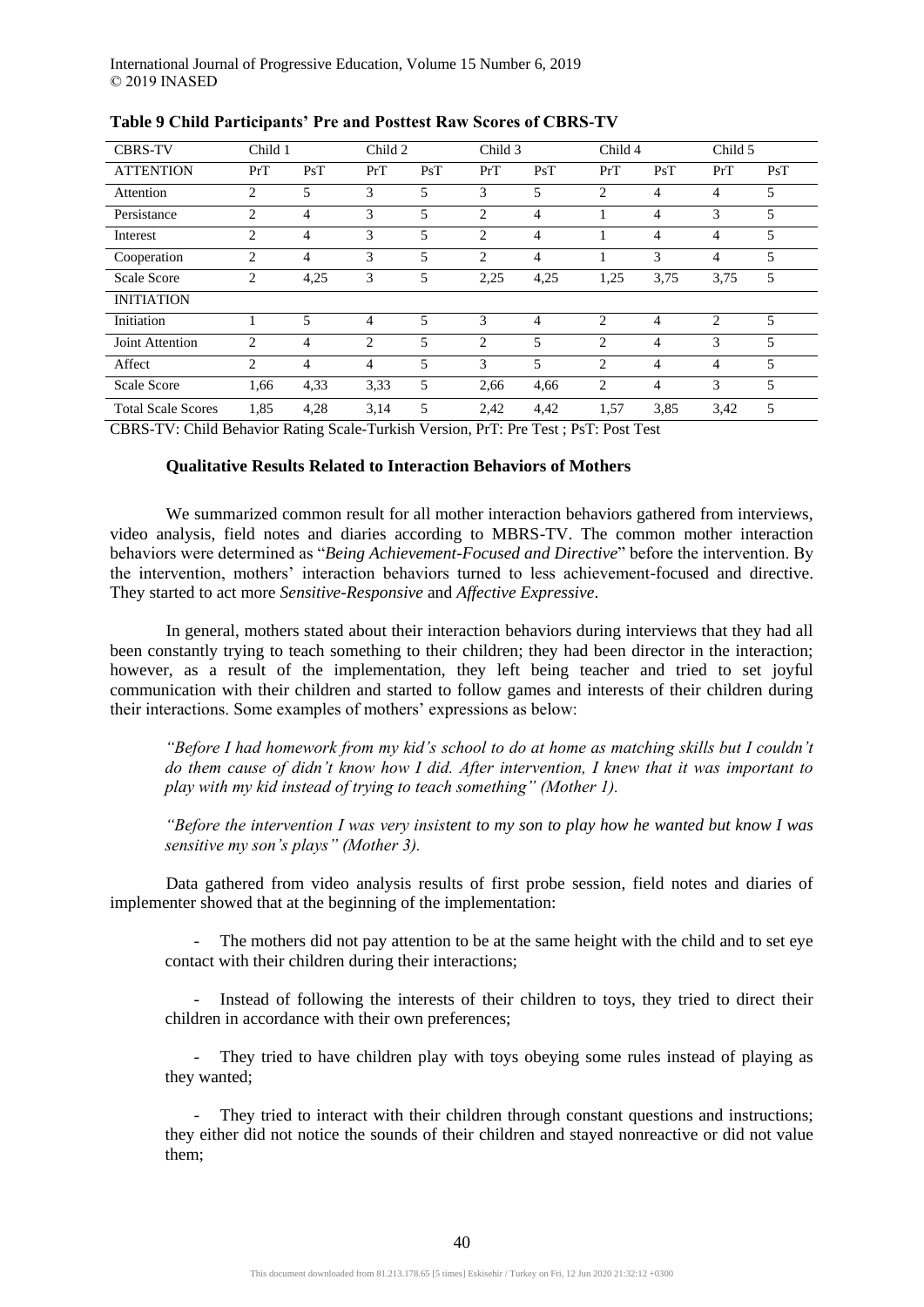- Instead of smiling and using verbal reinforcers they displayed more authoritative behaviors;

- Instead of being lively and friendly and playmates for their children, they tried to be their teachers;

- Instead of continuing repetitive games, they tried to do new activities with their children every time.

Results gathered from video analysis showed that there was positive progress in behaviors of mothers after transferring required strategies. Field notes and diaries of implementer also revealed that transferred the required strategies:

- Mothers started to be careful in terms of being at the same height with their children during interaction; prefer the games their children preferred to play, and in the way the child wanted; they continued the games their children wanted to repeat; they started to react the utterances of their children; and they left interacting through asking questions.

These results on interaction behaviors of mothers are similar with quantitative results of mothers' interaction behaviors obtained by MBRS-TV.

#### **Qualitative Findings Related to Interactive Behaviors of Children**

We summarized common result for all children interaction behaviors gathered from interviews, video analysis, field notes and diaries according to CBRS-TV. During the interviews, regarding the interaction behaviors of their children, mothers stated that their children preferred to play alone before; even if they interacted with them, it would not last long; however, the children passed longer time interacting and playing with them, and they were very happy during these plays and obeyed the rules after the implementation. One example of mothers' expressions as below:

"*My daughter always preferred to stay alone and just sit and rocking her body on sofa and but now she was happy to play with me*" (Mother 1). Additionally, Mother 2 and Mother 3 also indicated that their children usually started to play with them for a very short time and left the mothers alone because of their directive behaviors before the intervention but now they can play longer time before, after they started acting as a play friend.

Data gathered from video analyses, field notes and diaries regarding interaction behaviors of child participants showed that at the beginning: "*Children were together with their mothers in short periods during their interaction and they preferred to play alone or ignored the suggestions of their mothers during the interactions. With the help of the implementation, they started to stay with their mothers longer; instead of playing alone, they managed to build joint attention; they obeyed the instructions of their mothers during the interaction and appeared to be happy with the interaction with their smiles*". These results on interaction behaviors of children are similar with quantitative results of children's interaction behaviors obtained by CBRS-TV.

#### **Qualitative Results Related to the Relationship between Interaction Behaviors of**

## **Mothers and Children**

Studies states that there is positive relationship between mothers and children interaction behaviors and behaviors styles of caregivers affect children's behaviors (Kim, Mahoney and Perales, 2003; Mahoney etc., 1998; 2005). Thus we wanted to see via interviews, field notes, diaries and video analyses is there any relationship. Mothers stated during the interviews that after they had started following the interests of their children and playing with the their preferred toys with their way, and getting rid of asking questions and giving directions their children started to spend more time on the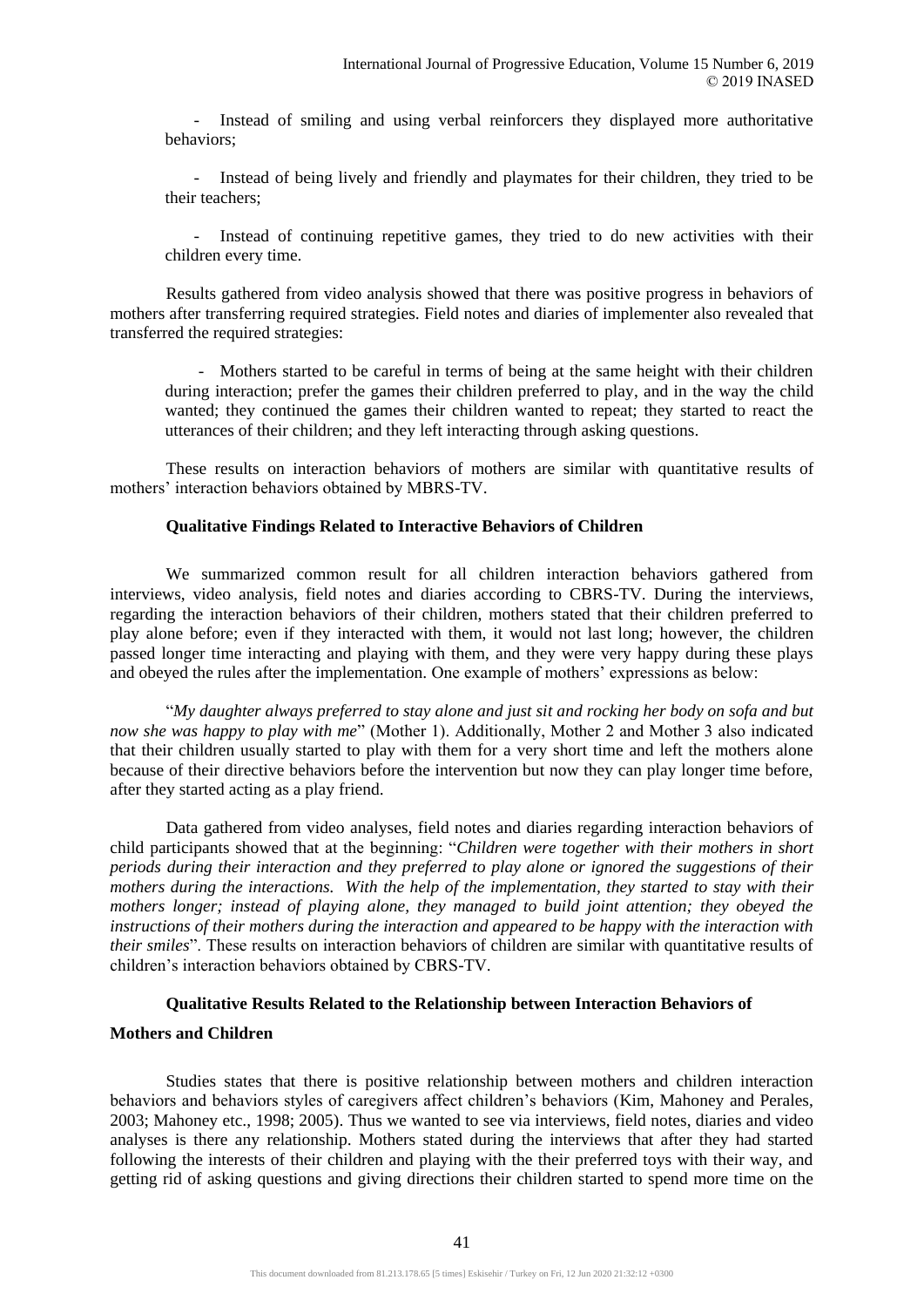same activity and with them instead of playing alone. For example, Mother 2 stated that, "*Before I was always asking something to my kids during the interaction as a teacher and my son left me alone after a while. But I indicated that after I stopped my questions, my kid started to play longer than before and looked more enjoyable*".

Examining the relationship between interaction strategies used by mothers and interaction behaviors of their children, the results of both video analyses and field notes and diaries showed that after mothers had started following the interests of their children and playing the games they preferred, and leaving asking questions, their children started top play with them longer and did not prefer playing alone and becoming isolated; they obeyed more to the instructions of their mothers; and become more happy and cheerful. Furthermore, the implementer mentioned about a similar situation between herself and children in the field notes and diaries. She stated that child participants started to meet her at the doorstep after a while and they started games on their own. Implementer explained this situation with her being in interaction with children and using RT strategies during those interactions.

#### **Qualitative Results Related to Developmental Behaviors of Children**

Data gathered from interview, video analyses, field notes and diaries were examined under the themes of *game quality, imitation, obeying directions, fine motor skills and naming.* Game quality included game, all sound imitations they displayed during the interaction with their mothers, movement imitations, and imitation behaviors with objects. The behavior of obeying directions was defined as children's fulfilment of demands and desires of their mothers. Video analyses, field notes and diaries showed that all participants displayed a positive progress particularly in terms of these five behavioral areas. Moreover, a student was recorded to have progress in fine motor skills by pushing buttons of some toys, and another participant started to name some objects and colors with similar sounds.

As for developmental behaviors of children, three mothers stated that their children recorded progress in imitation behaviors; four stated that their children improved their naming behaviors; three stated that their children displayed improvement in obeying directions; and two mothers stated that their children showed positive developments related to behavioral problems. For example, Mother 1 and Mother 2 indicated that "*their children started trying to imitate what mothers said verbally*". Also, Mother 3 reported that "*her son had hit his head before during the play time. Because mom was trying him to do what mom wanted but now he was different and didn't display that behavior*".

#### **Results Related to Most Frequently Used RT Strategies by Mothers**

As a result of the interviews carried out with mothers, it was understood that the most frequently used strategies by mothers were the same ones. Examining the answers of mothers to this question, all participants stated that "*they respectively played especially with the toys of their children the same as they played; they used to try to teach something to their children but they preferred to communicate with their children for joy after the implementation*". Moreover, five mothers stated that "*they followed the leadership of their children and became their playfellows rather than teachers*". Five mothers stated that "*they were more careful about being at the same height with their children and being face to face with their children*", and five mothers state that "*they gave up asking constant questions to their children*". Some example of mothers' expressions as below:

- "I didn't think before that it is so important to make eye contact but now I know the importance and also it is so easy to do that" (Mother 1).

- "I always asked questions before but I don't do that now and it is really important and easy" (Mother 2).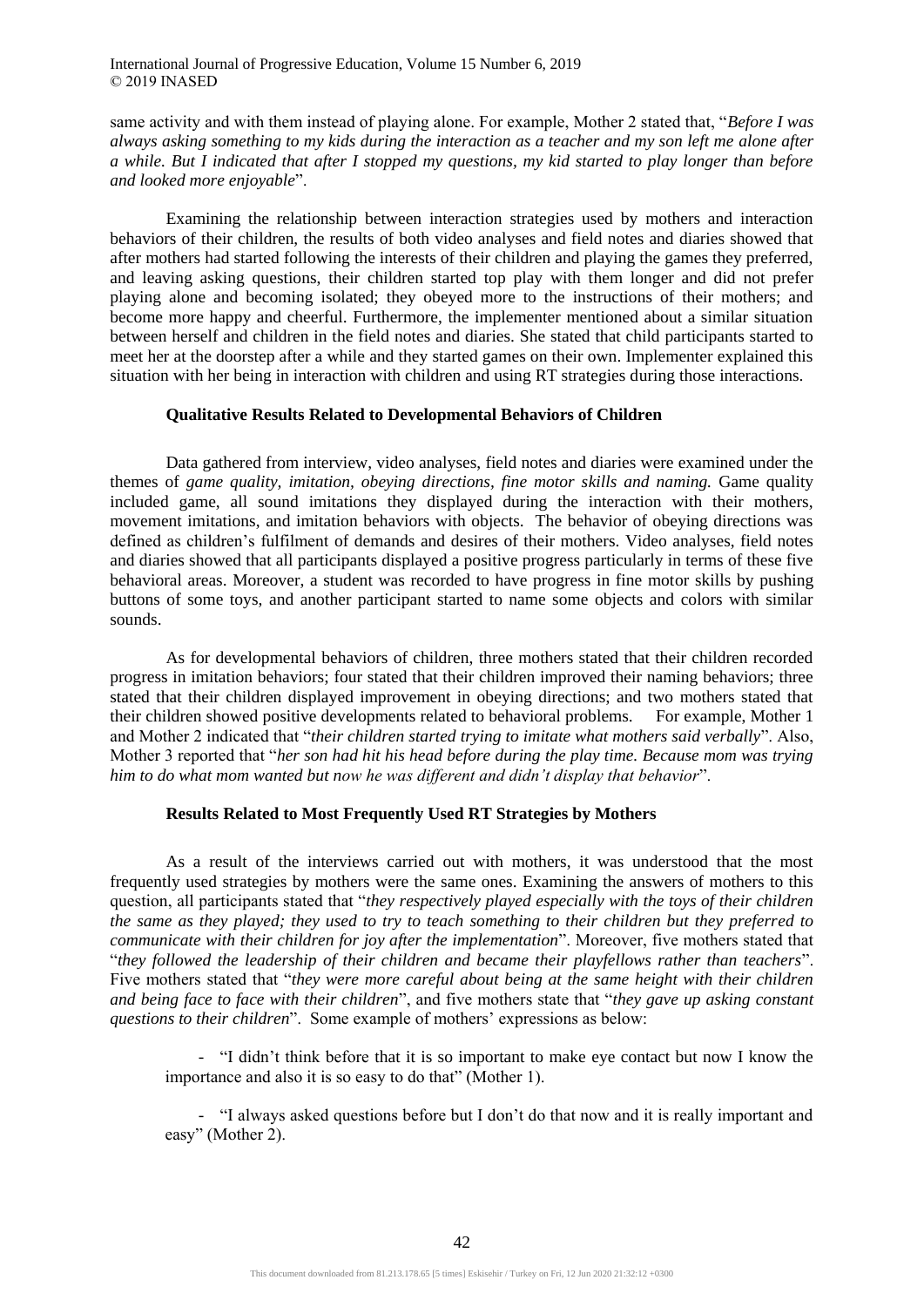- "Before I thought that I should ignore my son's meaningless vocalization but know I always respond him as talking functional and it is so easy. I can do that every time even so when I am engage in with house works" (Mother 5).

Results gathered from video analyses indicated that mothers started using most "get into my child's world", "following the leadership of the child" "play with my child with toys", "following the focus of interest of the child", "communicate without asking questions", "responding to sounds and diversifying them", "responding to the child's unintentional sounds, mimes and gestures as if they are pieces of a meaningful chat or deliberate communication", "value that my child is doing", "being lively", and "repeat activities my child enjoys" strategies after being taught about these strategies.

Data gathered from field notes and diaries of the implementer revealed that although the implementer taught new strategies according to RT program guide, the most frequently transferred and preferred strategies by mothers were similar to the ones gathered from the data of video analyses. Moreover, it was understood that implementer considered those strategies as the milestones of the program and stated that they had positive contributions to the interactive and developmental behaviors of participants.

## **RT Strategies the Mothers had Difficulty in Using**

Some strategies were found difficult to use for mothers. During the interviews with mothers, four of them stated that for the strategy: **expand the show my child next developmental step** and the strategy: **expand to clarify my child's intention or develop my child's topic**, "*it was important to know in which developmental period their children were but they occasionally had problems in behaving appropriate to this and they would need the support of an expert for the following step*". For example, Mother 2 stated that

*"She usually compared his son with his peers based on calendar age and thinking that he should do same behaviours and she noticed she needed support especially about how she should manage her expectations for her son".*

Three participant mothers stated that "they were aware of the benefits and importance of playing games with their children; however, they had problems in creating regular game times as in implementation sessions since they could not have spare time due to household chores". Mother 1 told that "she knew the importance of playing regularly but she also confessed she couldn't do every time because of other things which she had to do".

In addition to the explanations of mothers, the implementer stated in her diaries that especially mothers who had severe autistic children needed long-lasting guidance in terms of using strategies against their children, and in order the program to be effective, mothers were recommended to accept and implement these strategies as parts of their lives.

Data gathered from field notes and diaries of the implementer showed that mothers particularly had difficulty in using strategies that required understanding and evaluating the developmental level of their children", and strategies that required them to behave in accordance with the developmental level of their children to move up to another step, and they stated that they needed support of an expert on these issues. They listed the most difficult strategies as "*helping child to pass to next developmental step*"; "*carrying child's developmental goals and the things he can do to an upper level*"; and "*waiting for a further level silently*".

## **Results Related to the Effect of RT on Other Family Members**

The intervention sessions conducted with mothers and children but also for three participants, older sisters or brothers attended some sessions. On the other hand, after sessions it was possible to tell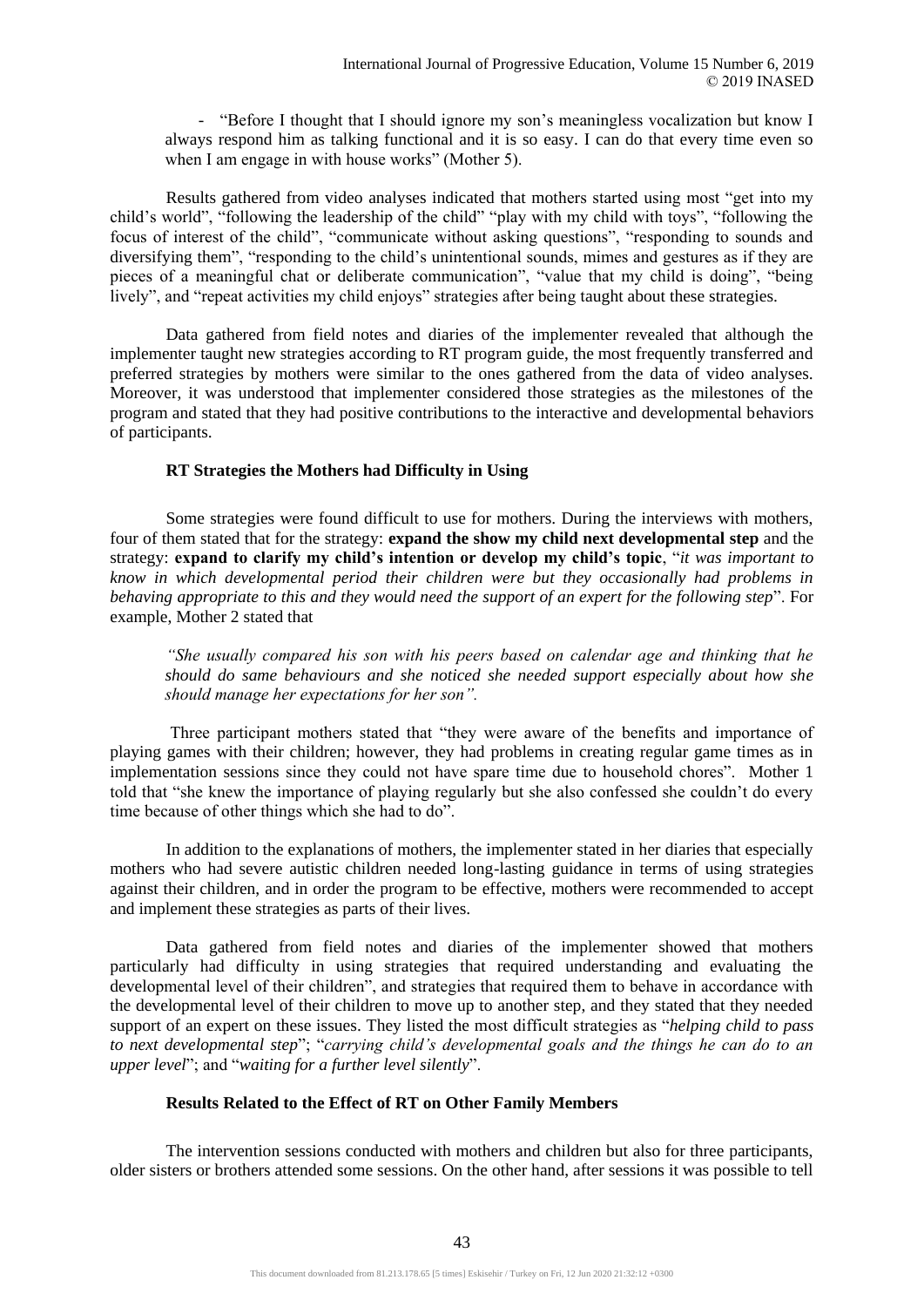what they are doing during the intervention to other family members for mothers. Three mothers stated that they informed and guided their husbands, other children and other people, and affected interaction types of them positively. What's more, it was learned during the study that the written notes that were left during the implementation were read together with fathers. For example, in the interview Mother 1 stated that "*her husband read the notes in the evenings which the implementer gave the mother and tried to use the strategies especially about imitation of the words or sounds*". Also, Mother 4 stated that "*before she couldn't have any idea what she should do for his son most of time but now she told that she could give recommendation to her husband and older daughter"*. She said that "*My husband always said "be quiet" to my son when he displays meaningless sounds or vocalization before. But now I can warn him to act different and he is trying to do what I told*". Additionally, especially two mothers stated that "*siblings of their participant children wanted to join implementation sessions voluntarily and tried to implement the strategies they learned against their siblings"*. For example, Mother 2 indicated that "*her older daughter didn't play much more with his younger brother and mom always was trying to persuade her to play with her brother. But by the intervention started, mother said that "you see, she is very keen than me about what you are telling us and trying to use the strategies after you left*". Thus, the program contributed to the behaviours of siblings against their participant siblings. One of the themes that were obtained from field notes, diaries and interviews was the indirect effect of the program on mothers and other family members although it was not aimed at the beginning of the study. It was stated in the diaries of the implementer that siblings of three participants joined the implementation sessions and tried to display appropriate behaviours in accordance with the related strategies.

#### **DISCUSSION**

The first research question of the study was to investigate the effect of RT on parent-child interaction behaviors of five mothers who had children diagnosed with ASD. Results of the analyses revealed that mothers had significant differences at "Being Sensitive-Responsive" and "Being Affective Expressive" subscales; however, "Being Achievement focused and Directive" subscale did not reveal any significant difference. On the other hand, examining pretest scores of mothers for this subscale individually, it was seen that three mothers got scores between 4 and 5 from this subscale which indicated that they behaved extremely success oriented and directive. The notes taken by the implementer in her diaries indicated that it was a common characteristics of mother participants to be teaching oriented and directive. Similarly, all mothers stated during semi-structured interviews that they were too much instruction oriented and they were all in efforts of teaching something to their children during their interactions. Considering as a whole, MBRS-TV pretest results showed that mothers were less responsive and sensitive against their children whereas the data gathered from diaries and interviews revealed that all mothers were success oriented and directive. Mahoney and Perales (2003), stated that these two behavior types were in inverse proportion; the more the mothers were success oriented and directive, the less sensitive and responsive they were; conversely, as they became more sensitive and responsive, they became less success oriented and directive. Deriving from this information and reinterpreting the results gathered in this study, it would be seen that all mothers had low scores for being sensitive and responsive, and being affective expressive behaviours. Thus, the mothers who were less sensitive and responsive against their children were likely to be success oriented and directive at a high level. Difference between pretest and posttest scores of being successoriented and directive were not significant, and three mothers were found to be success oriented and directive at a high level prior to the implementation. As for the other two mothers, they were below the desired level. For this reason, mean scores of five mothers were close to mid-point, and three mothers had decreasing and three increasing terminal behaviours which caused mean scores become close to mid-point. Examining the data gathered from MBRS-TV, video analyses, field notes and interviews as a whole, it would be seen that they had consistencies among each other. Thus, considering all the findings of the study, it can be said that all mothers became more sensitive and responsive against their children; more sensitive and expressive, and success oriented and directive at an ideal level. These results show resemblance with previous studies on RT in terms of the fact that RT had positive effects on interactive behaviours of mothers who have children diagnosed with ASD in Turkey (Karaaslan; Diken and Mahoney, 2013; Karaaslan and Mahoney, 2013; Mahoney and Perales, 2003).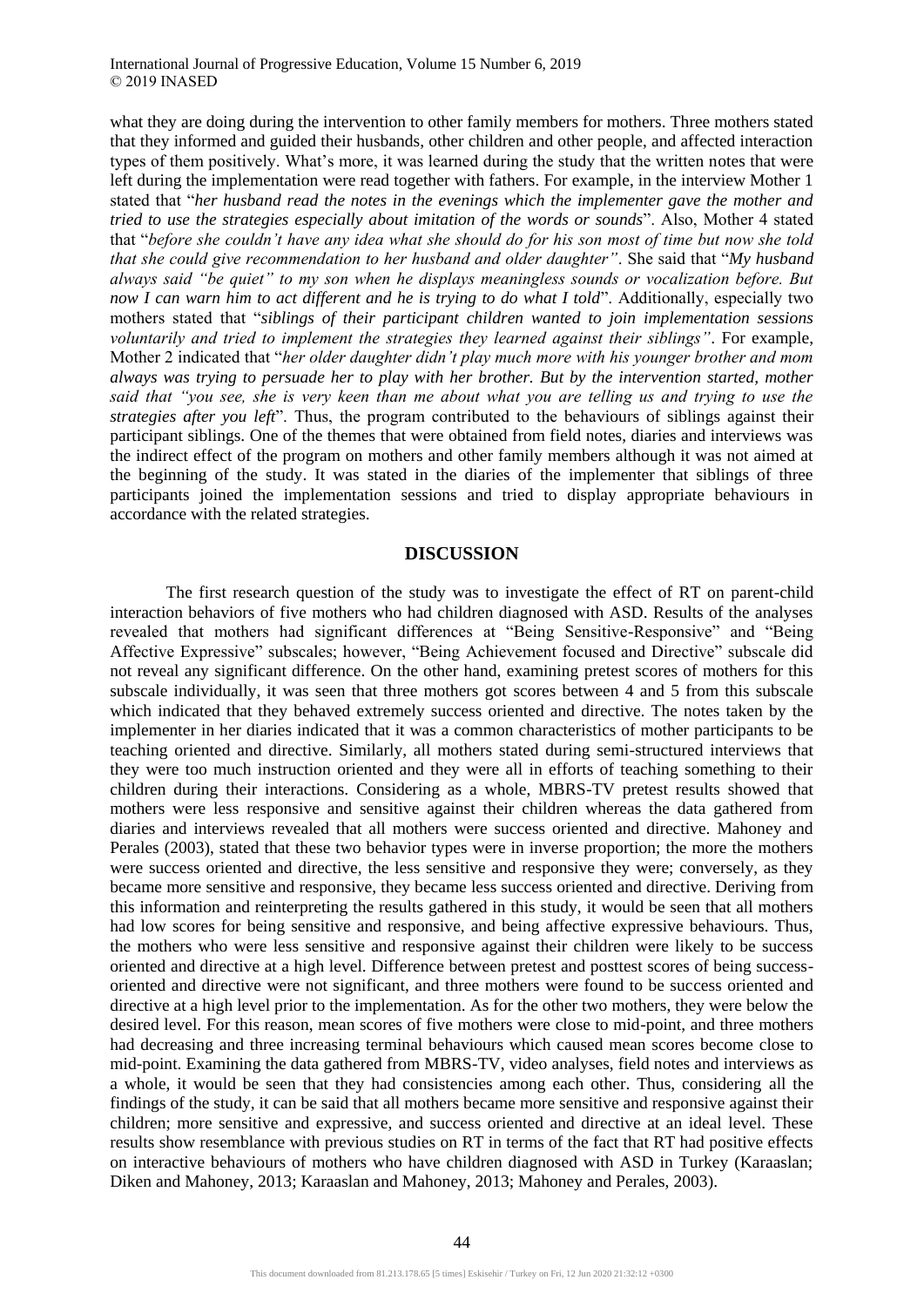Second question of the study aimed to find out whether RT had an effect on interaction behaviors of child participants. The findings gathered from pretest and posttest analyses with regards to this aim revealed that there were significant differences in Attention and Initiation subscales and overall mean scores. In addition, common findings related to all children from video analyses showed that children had positive changes in participation, persistence, attention, joint attention, cooperation, initiation and interactive behaviours. Analyses of field notes and observation notes taken by the implementer about children showed that all participant children had positive changes in terms of the items of Attention and Initiation subscales. It was understood from the diaries of the implementer that she had taken notes about cooperative behaviours of two children; and initiative behaviours of two other children. Furthermore, all of the mother participants stated during the interviews that their children had positive changes and improvements in their participatory behaviours, and they stated that they observed their children displaying initiative and cooperative behaviours. All mothers stated that their children were playing to enjoy with their toys, and they had preferred to pay alone in the past but after the implementation they were playing together and for long periods. What's more, the children wanted to start a game on their own. Examining the findings gathered from CBRS-TV, video analyses, field notes, diaries and interviews as a whole, it would be seen that they had consistency among each other and had similar results. Thus, within the light of all these findings, it is possible to state that all children had positive changes and improvements in Attention and Initiation behaviours after the implementation. These results show resemblance with previous studies on RT in terms of the fact that RT had positive effects on interactive behaviours of children diagnosed with ASD (Karaaslan, Diken and Mahoney, 2013; Karaaslan and Mahoney, 2013; Mahoney and Perales, 2003).

For the other research questions we just used qualitative data collection tools and third question of the study aimed to find out whether there was a relationship between interactive behaviours of mothers and their children. Similar studies conducted by Kim and Mahoney (2005), Mahoney and Perales (2005) and Mahoney and Perales (2003) showed that there was a relationship between the progress in the interactive behaviours of children and the progress observed in mothers in the same framework. In other words, there was a positive relationship between increase in mothers' being sensitive and responsive, and affective-expressive behaviours and increase in children's attention and initiation behaviours. Hence, the findings of both mothers and children from MBRS-TV and CBRS-TV pretest scores showed that desired behavior types were at lower levels; however, posttest scores displayed a considerably mutual increase. Similarly, findings related to probe sessions showed that mothers starting using strategies contributed to increase in participatory behaviours of children simultaneously. Accordingly, the results of previous studies and findings of the present study showed that there was a relationship between behaviours of mothers and of children. Studying on all common findings related to all participants from field notes it could be seen that mothers had expressions stating that they gave up being achievement oriented and directive; instead, they preferred to be more sensitive and responsive. Similarly, there were implementer observation notes stating that children displayed attention, persistence, cooperation, joint attention and participation behaviours under the title of attention and initiation basic behaviours. It would not be a coincidence for children to display participatory behaviours after the increase in the behaviours of their mothers, and this was thought to be related to the behaviours of mothers. Even the implementer stated in field notes that as the sessions progressed the children started to meet her at the doorstep smiling, and waited for the implementer to take the things in her bag out. The implementer stated the reason for this in her diaries as her using RT strategies as well during the sessions. Considering video analyses, field notes, diaries and interviews as a whole, it could be seen that there was consistency in terms of the relationship between the findings related to the behaviours of both mothers and of their children, and there was a relationship between the behaviors of mothers and their children as it had been stated by Kim and Mahoney (2005), and Mahoney and Perales (2003; 2005).

Studies that focused on effect of RT on developmental behaviours of children, it was stated that children had progress and improvements in terms of cognitive, communicative and socioemotional developmental areas (Karaaslan and Mahoney, 2013; Karaaslan, Diken and Mahoney, 2013; Kim and Mahoney,2005; Mahoney and Perales, 2005). Qualitative data collection tools were used to find out whether behaviours of mothers had an impact on developmental behaviours of their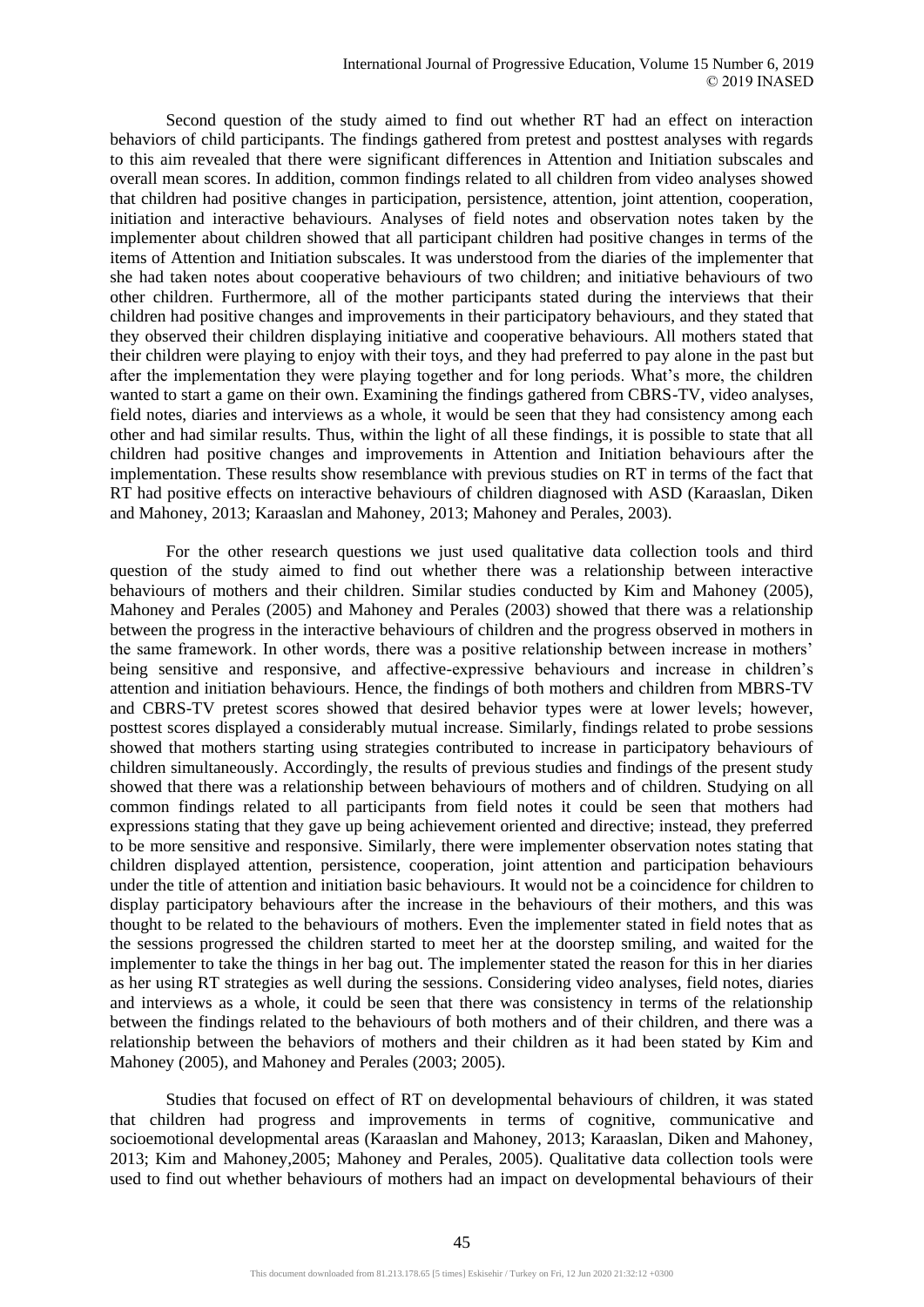children in this study. Overall joint results gathered from video analysis, field notes, and diaries showed that children had improvements especially in imitation, obeying directions (cooperation), naming, game quality and fine motor skills. Mothers gave similar responses to these subjects in interviews. Studying on video analysis, field notes, diaries and interviews, the results of the study had consistency among each other, and all of them indicated improvements in developmental areas even if some of them were limited. These improvements were higher especially in following directions and imitation behaviours. Although these developmental progresses were small scale progresses, previous studies showed that RT was effective with children who were younger than three years, and the studies focusing on the effect of RT on older children at preschool period are still limited (Karaaslan, Diken and Mahoney, 2011; Mahoney and Perales, 2003; 2005). In addition, it was stated in previous studies that no matter which method was tried, its effect would be limited on children with severe disabilities. For this reason, even if they were not at desired level, those small scale developmental progresses were considered significant in this study (Karaaslan, Diken and Mahoney, 2011).

Video analyses, field notes, diaries and interviews related to the most frequently used strategies by mothers, it was found out that these strategies were (1) entering the child's world, (2) following the leadership of child, (3) playing with the toys the child played, (4) following child's focus of interest, (5) setting communication without asking questions, (6) responding the sounds and diversifying them, (7) responding to the child's unintentional sounds, mimics and gestures as if they are parts of a meaningful chat or communication, (8) valuing the things the child does, (9) being lively, and (10) continuing a repetitive game. Deriving from all those findings, it can be concluded that all abovementioned strategies helped mothers become more sensitive and responsive towards their children, and behave more sensitively and responsively against them. They have an important role in RT as well. Young Kong and Carta (2011) who examined the studies that focused on responsive interaction strategies in literature tried to find out which strategies were defined the most in 26 studies they reviewed. They found out that the most frequently defined strategies which were defined in 24 of these studies were the ones that aimed to increase communicative responsiveness including imitating the expressions of children, expanding the expressions of children, taking turns, providing language input, giving opportunity to child to react, and reacting to child's behaviours. Second the most frequently used strategy in the same study was found to be following the leadership of the child and being affectively responsive to the behaviours of the child. Strategies that were used in this study were similar to the ones that were reported to be used frequently in RT. In addition, the implementer of the study stated that these strategies had direct effects on interactive and developmental behaviours of children and they formed the milestones of RT as her opinion on these strategies.

In addition to the findings gathered in the study, the study had some limitations as well. First, the study was limited to five children diagnosed with ASD and their mothers. However, although the implementer planned to include more participants in the study, she couldn't manage this because of either not finding candidates that met her preconditions or some mother's renouncing participating in the study after they had learned that the implementation would be carried in their houses. Similarly, it was stated by Wayner, Spiker, Linn and Genlach-Downie (2003) that it was difficult to find participants for such researches or programs as most people were not volunteer for such studies. Thus, this was a case that had been experienced in studies conducted in other countries as well. Second limitation of the study which was conducted with five mother-child dyads was the study's being designed as single group pretest-posttest model. Since it is not possible to create a control group and compare with it, such studies are considered as weak experimental studies (Büyüköztürk, Kılıç Çakmak, Akgün, Karadeniz and Demirel, 2008). However, regarding the studies conducted with children with special needs, it has usually been difficult to plan group experimental studies and form groups equivalent to each other. For this reason, the number of group experimental studies is considerably limited in special education. In order to decrease the effect of this limitation to minimum levels in the study, mixed research design was used, and in addition to quantitative data collection tools, qualitative data collection tools were used to provide additional justifications for the data that was collected. Moreover, it was considered unethical to keep children from control group waiting without doing anything at early childhood period which is an important part of development. Furthermore, examining 8 previous studies that were conducted on RT, it was seen that only three of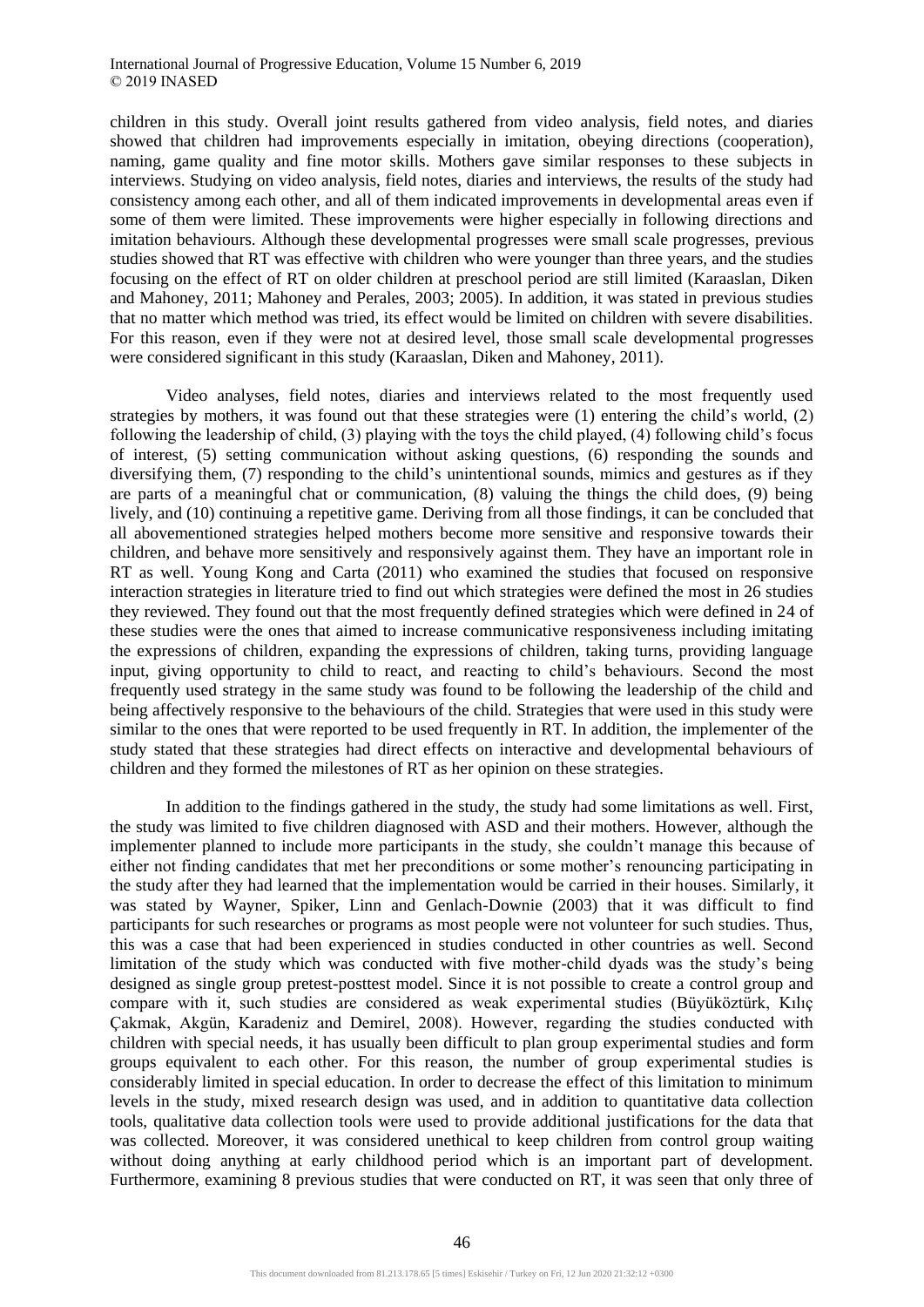them were designed as pretest-posttest model with control group (Karaaslan, Diken and Mahoney, 2013; Karaaslan and Mahoney, 2013; Kim and Mahoney, 2005). In addition to deal with this limitation, internal validity of the study was established such as; (1) a short implementation (10 weeks) was carried out to take care of maturation, (2) not receiving a relationship-based intervention such as the RT program was prerequisite for mothers.

Another limitation of the study was not being able to collect data related to developmental behaviours of child participants through a standardized scale. Child participants were evaluated through GECET to compare their calendar ages and developmental levels at the beginning of this study. However, a developmental evaluation scale was unable to be used to find out whether the children displayed any advance in terms of development or not at the end of the study; instead, this was tried to understand through qualitative data collection tools. Implementer listed the reasons for this as (1) developmental evaluation scales such as GECET are not suitable for children with special needs or children effected by a disorder as stated in its manual. they are used to find out whether there is a problem with the children who display normal development or are at risk in terms of development. In other words, they are scanning tests for identification, and are not suggested for advanced evaluations of children affected by a disorder. (Temel, et.al., 2005; Yalaz, Anlar and Bayoğlu, 2011), (2) calendar ages of the children participated in this study were between 34 and 67 months. GECET requires the evaluation of children once in every six months after the age of 24 months (Temel et.al., 2005). However, implementation sessions of this study were completed in 10 weeks, which was approximately three months. Thus, even if the participant children revealed advances in some developmental areas, they were considered to be unable to meet the requirements projected by this evaluation tool in three months. (3) It was stated in the studies focusing on the characteristics of some standard tests that are used in early childhood special education that such tests had some limitations. Especially the content of the standard tests that evaluated development was different from the materials that were used in the curriculum of the related special education program. For this reason, these tests were considered unable to provide insights and realistic information in terms of measuring program goals, and development and level of children, (Ergül, 2009). Due to all these stated reasons, video analyses, field notes, diaries and interviews were used to find out and evaluate whether there were any changes in developmental behaviours of children after the implementation that lasted three months.

Despite all these limitations the study is thought to have significant contributions to the field. Once, it is the only study conducted as a mixed design with both quantitative and qualitative data to find out the most frequently used strategies and effectiveness of RT. In addition, the data gathered from the study include various suggestions for further research. It is primarily suggested that in order to support scientific justification of RT, similar studies should be conducted either with children with ASD or other disabilities and their parents either on a home-centric or institution-centric based implementation. It is possible to observe the effects of an implementation on a group through qualitative data collection techniques as well. Moreover, regarding the studies conducted at natural environments such as homes, implementer is forced to take spontaneous decisions. For this reason, designing such an implementation as an action research would provide better understanding about the process of such programs and participants. Moreover, it would help writing the processes in detail and reach various results in the field, and suggested for further research. In addition, detailed and daily interviews including daily questions related to each strategy with families are suggested for further studies since they would provide the opinions of families about these strategies. RT is a program that should be implemented at least for six months. Implementer of the study stated that in order the program to be effective for parents and their children in terms of their interactions and developments, existing strategies should be turned into their life styles, and especially the individuals with severe disabilities should be supported for a longer period. Deriving from this information, getting into contact with families after a while after the completion of the implementation and asking their opinions on the place of these strategies in their lives is recommended to find out long term effects of RT and collect monitoring data for further research. Some mother participants stated that siblings of their children were indirectly affected from the program. The implementer indicated that fathers were usually not at home as they were working, and mothers were at home dealing with both household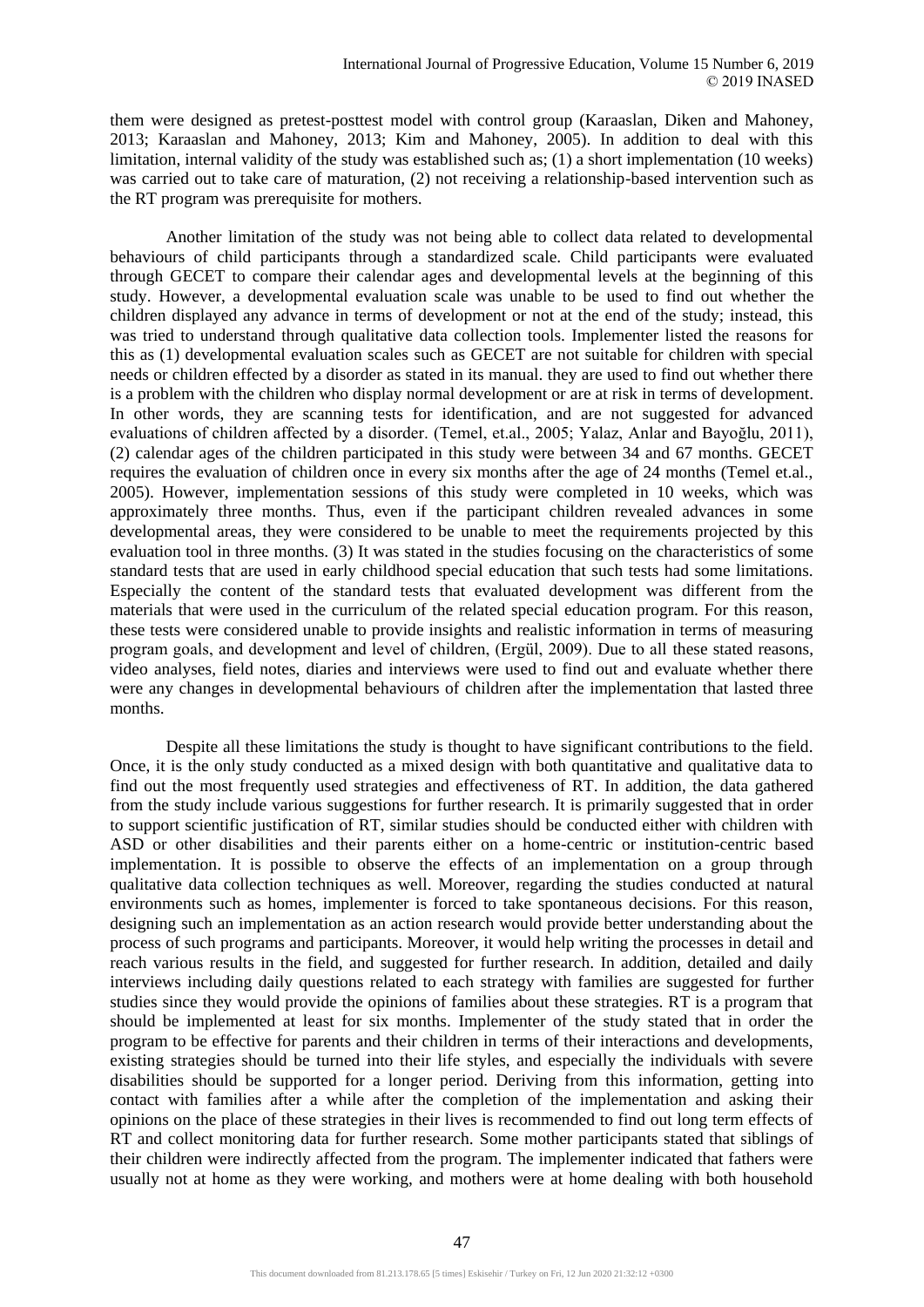chores and childcare. Usually, while the mother was dealing with housework, elder siblings were taking care of their small siblings. For this reason, having siblings gained interactive behaviours is considered to be positive for children with ASD. Thus, the studies focusing on interactive behaviours of siblings of individuals with ASD or other diagnosis groups, and teaching RT strategies to these siblings and investigating their effectiveness are suggested for further research.

#### **REFERENCES**

- Büyüköztürk, Ş., Kılıç Çakmak, E., Akgün, Ö.E., Karadeniz, Ş. & Demirel, F. (2008). *Bilimsel araştırma yöntemleri (Scientific research methods).* Ankara: Pegem Akademi.
- Ceyhun, A.T., Özdemir, S, Töret, G. & Özkubat, U. (2015). A comparison of parent-child
- interaction of children with autism spectrum disorders and their parents and typically developing children and their parents. *International Journal of Early Childhood Special Education (INT-JECSE)*, 7 (2), 183-211.
- Cohen J. (1988). *The analysis of variance. In Statistical Power Analysis for the Behavioral Sciences (second ed.).* Lawrence Erlbaum Associates
- Creswell, J.W. & Plano Clark, V.L. *Designing and conducting mixed methods research* (2<sup>nd</sup> edition). Thousands Oak, CA: Sage Publications, Inc.
- Cunningham, C.E., Reuler, E., Blackwell, J., & Deck, J. (1981). Behavioral and linguistic developments in the interactions of normal and retarded children with their mothers. *Child Development, 52*, 62-70.
- Diken, Ö., & Mahoney, G. (2013). Interaction between Turkish mothers and preschool children with autism. *Intellectual and Developmental Disabilities, 51*(3*)*, 190-200.
- Diken, Ö., Topbaş, S., & Diken, İ.H. (2009). Ebeveyn davranışlarını değerlendirme ölçeği (EDDÖ) ile çocuk davranışlarını değerlendirme ölçeği (ÇDDÖ)'nin geçerlik ve güvenirlik çalışmaları (Reliability and validity studies of maternal behavior rating scale and child behavior rating scale). *Ankara Üniversitesi Eğitim Bilimleri Fakültesi Özel Eğitim Dergisi, 10*(2), 41-60.
- Diken, İ. (2012). An exploration of interactional behaviors of Turkish mothers and their children with special needs: Implications for early intervention practices. *Education and Science, 37*(163), 297-309.
- Diken, İ.H., Ardıç, A. & Diken, Ö. (2011). *Gilliam Otistik Bozukluk Derecelendirme Ölçeği-2-Türkçe Versiyonu (GOBDÖ-2-TV) (Gilliam Autism Rating Scale-2-Turkish Version).* Ankara: Maya Akademi Yayıncılık
- Ergül, C. (2009). Öğretimsel düzenlemeler modelinin erken çocukluk özel eğitiminde kullanılması (The use of instructional design model in early childhood special education). *Ankara Üniversitesi Eğitim Bilimleri Fakültesi Özel Eğitim Dergisi, 10(*1)*,* 43-55.
- Gutstein, S.E., Burgess, A.F., & Montfort, K. (2007). Evaluation of relationship development intervention program. *Autism, 11*(5), 397-411.
- Hacıömeroğlu, G. (2014). Karma yöntemler. S. B. Demir (Çeviri Editörü), *Araştırma deseni: Nitel, nicel ve karma yöntem yaklaşımları* (s. 215-240), *(Mixed designs, S.B. Demir (Translation Editor), Research design: Qualitative, quantitative and mixed desing approaches, pages 215-240)*. Ankara: Eğiten Kitap.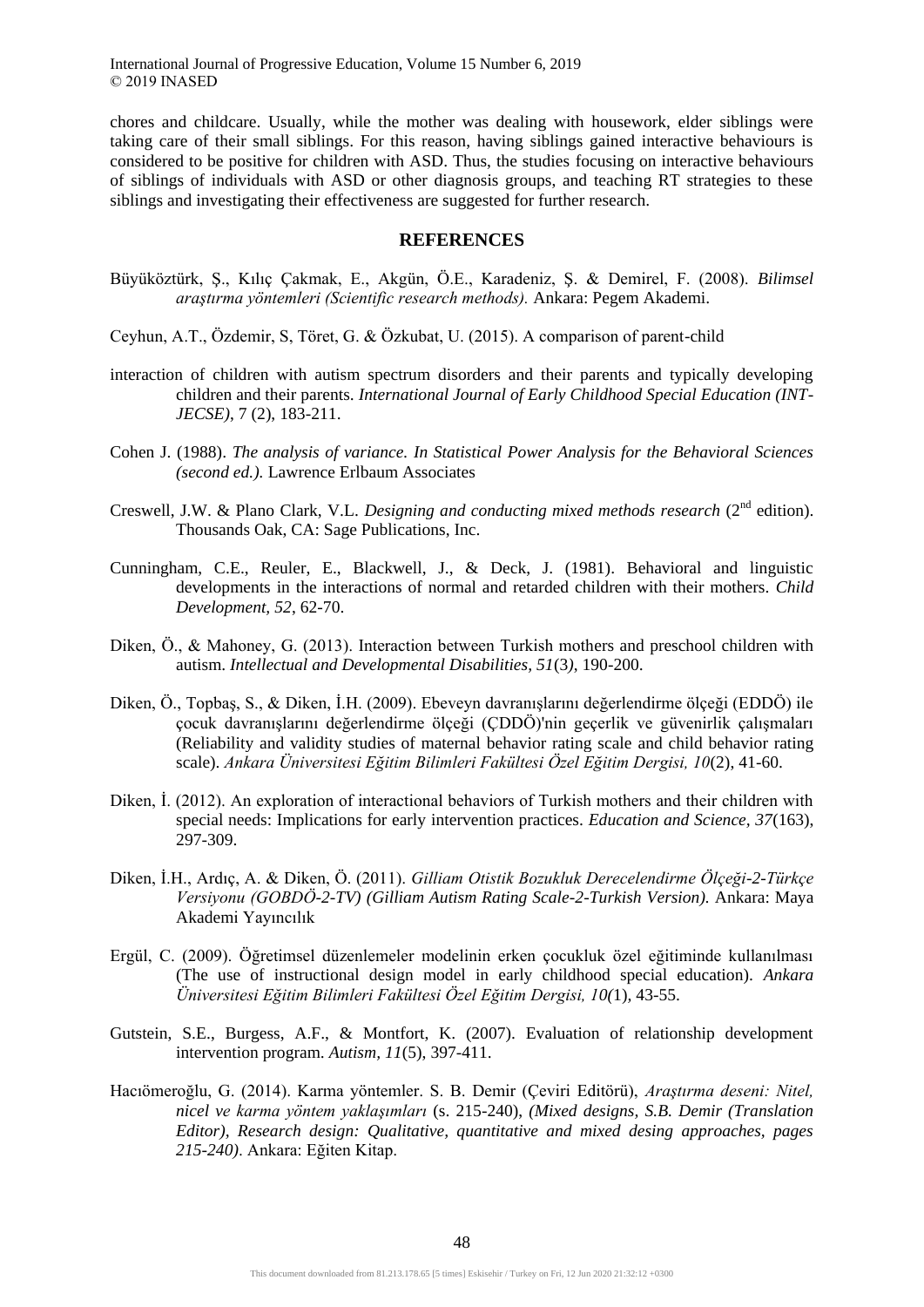- Karaaslan, Ö., Diken, I.H. ve Mahoney, G. (2011). The effectiveness of the responsive teaching parent-mediated developmental intervention programme in Turkey: A pilot study. *International Journal of Disability, Development and Education, 58*(4), 359-372.
- Karaaslan, Ö., Diken, İ.H., & Mahoney, G. (2013). A randomized control study of responsive teaching with young Turkish children and their mothers. *Topics in Early Childhood Special Education, (33)*1*,* 18-27.
- Karaaslan, Ö., & Mahoney, G. (2013). Effectiveness of responsive teaching with children with down syndrome. *Intellectual and Developmental Disabilities, 51*(6), 458-469.
- Kim, J., & Mahoney, G. (2005). The effects of relationship focused intervention on Korean parents and their young children with disabilities. *Research in Developmental Disabilities, 26*(2), 101-201.
- Kim, J., & Mahoney, G. (2004). The effects of mother's style of interaction on children's engagement:Implications for using responsive intervention with parents. *Topics in Early Childhood Special Education, 24*(1), 31-38.
- Mahoney, G. (2007). Social work and early intervention. *Children & Schools, 29*(1), 3-5.
- Mahoney, G. (2009). Relationship focused intervention (RFI): Enhancing the role of parents in children's developmenatl intervention. *International Journal of Early Childhood Special Education, 1*(1), 79-94.
- Mahoney, G., Boyce, G., Fewell, R.R., Spiker, D., & Whedeen, C.A. (1998). The relationship of parent-child interaction to the effectiveness of early intervention services for at risk children and children with disabilities. *Topics in Early Childhood Special Education, 18*(1), 5-17.
- Mahoney, G., & Filer, J. (1996). How responsive is early intervention to the priorities and needs of families. *Topics in Early Childhood Special Education, 16*(4), 437-457.
- Mahoney, G., Kaiser, A., Girolametto, L., MacDonald, J., Robinson, C., Safford, P., & Spiker, D. (1999). Parent education in early intervention: A call for a new renewed focus. *Topcs in Early Childhood Special Education, 19*(3), 131-140.
- Mahoney, G., Kim, J.M., & Lin, C. (2007). Pivotal behavior model of developmental learning. *Infants & Young Children, 20*(4), 311-325.
- Mahoney, G., & MacDonald, J.D. (2007). *Autism and developmental delays in young children: the responsive teaching curriculum for parents and proffessional.* Texas: PRO-END, Inc.
- Mahoney, G., & Perales, F. (2003). Using relationship-focused intervention to enhance the socialemotional functioning of young children with autism spectrum disorders. *Topics in Early Childhood Special Education, 23*(2), 74-86.
- Mahoney, G., & Perales, F. (2005). Relationship-focused early intervention with children with pervasive developmental disorders and other disabilities: A comparative studies. *Developmental and Behavioral Pediatric, 26*(2), 77-85.
- Mahoney, G., Wheeden, C.A., & Perales, F. (2004). Relationship of preschool special education outcomes to instructional practices and parent-child interactions. *Research in Developmental Disabilities, 25*, 539-558.